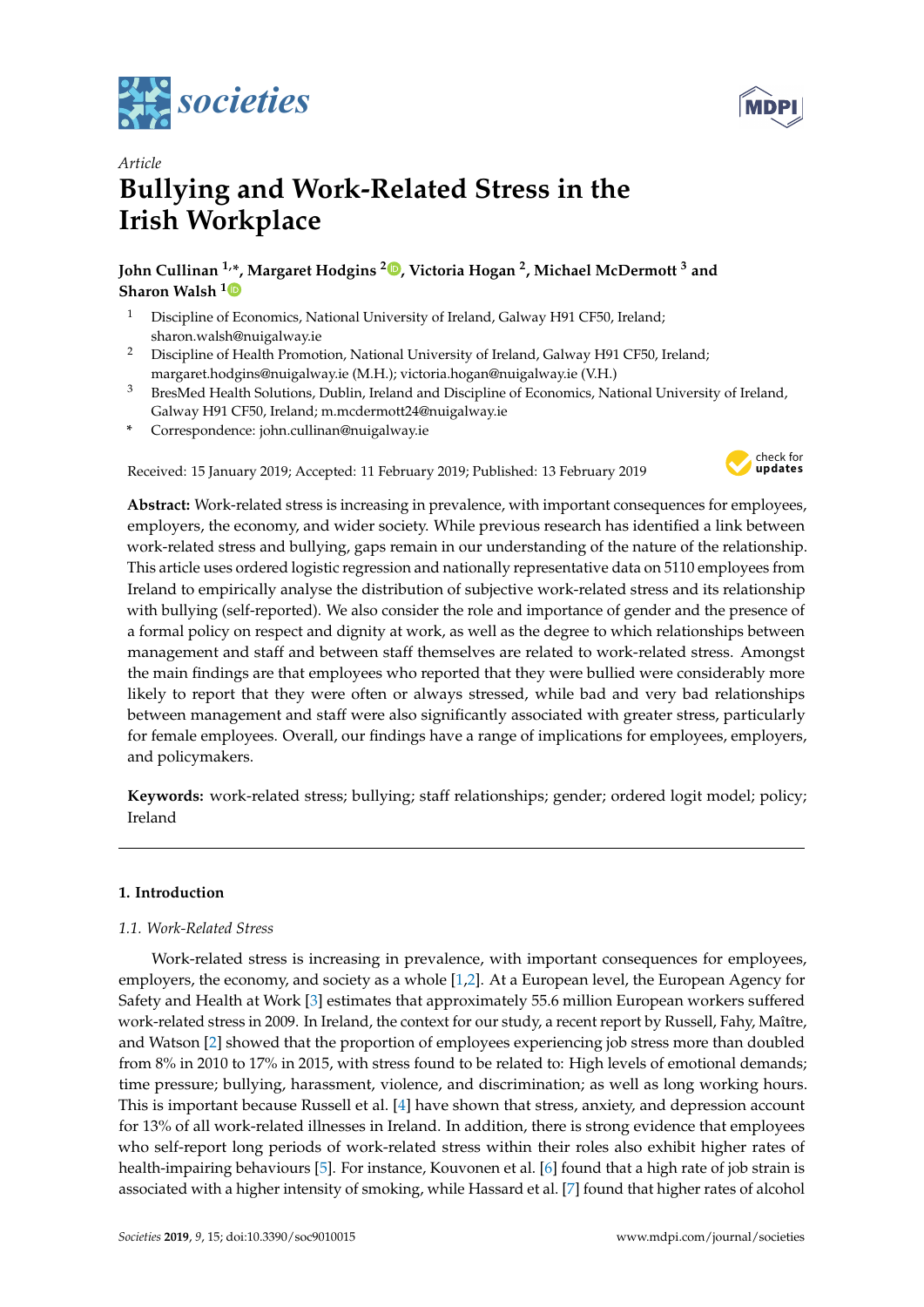consumption are linked to more stress-intensive roles. Studies have also shown that public health sector employees, such as nurses, experience higher than average rates of work-related stress, which subsequently impacts on their physical health [\[2](#page-18-1)[,8](#page-18-7)[–10\]](#page-18-8). Physical-health ailments which emerge through prolonged periods of exposure to work-related stress include chronic and non-communicable diseases, such as infection, hypertension, diabetes, and cancer [\[11\]](#page-18-9). Furthermore, psychological disorders such as depression and burnout have also been linked to work-related stress [\[4\]](#page-18-3), although the moderating effects of individual factors, such as self-efficacy [\[12\]](#page-18-10) and social support [\[13\]](#page-18-11), and organisational factors, such as perceived organisational support in respect of the exhaustion and cynicism components of burnout [\[14\]](#page-18-12), have been noted.

High levels of work-related stress among employees impact on employers through increased absenteeism, presenteeism, and labour turnover [\[5\]](#page-18-4). For example, Russell, Maître, and Watson [\[4\]](#page-18-3) showed that those who suffered from work-related stress, anxiety, and depression were significantly more likely to record an absence of four days or more relative to employees with a musculoskeletal disorder. Stress in the workplace can also affect employees' focus and ability to perform in their role [\[15\]](#page-18-13). As a result, work-related stress can have a direct impact on a firm's productivity, as well as injuries at work, which represent potential liability for the firm and the wider public. Thus, overall, the financial burden of work-related stress on the economy is substantial. In a review of the literature, the European Agency for Safety and Health at Work [\[3\]](#page-18-2) found that the cost of work-related stress is approximately  $\epsilon$ 20 billion a year in the EU-15. Similar estimates for Canada showed the financial cost to be in excess of  $\mathcal{E}9$  billion per year, while in the UK, these costs were estimated to be over  $\mathcal{E}5.2$  billion in 2014 [\[16](#page-18-14)[,17\]](#page-18-15).

Given the numerous potential negative impacts of work-related stress, policies aimed at tackling the issue have been developed at European, national, sectoral, and organisational levels. For example, in Ireland, the 2005 Safety, Health and Welfare at Work Act provides a comprehensive legislative framework applicable to all potential hazards across all workplaces. This act stipulated that the health of the employee is the responsibility of the employer, which includes protecting the employee from mental health injury arising from factors such as job stress [\[18\]](#page-18-16). Also relevant is the Organisation of Working Time Act 1997, which sets out statutory rights for employees with respect to rest, maximum working time, and holidays, in order to ensure that workers are not subjected to excessive work demands and that they have adequate rest periods [\[19\]](#page-18-17). In addition to national legislation, the European Framework Agreement on Work-Related Stress provides employers and workers with a framework to identify and prevent problems of work-related stress [\[20\]](#page-18-18), and this framework has led to a series of national policies and legislation aimed at protecting employees [\[1\]](#page-18-0). Policies aimed at preventing and reducing job stress also occur at the organisational level and range from preventing stressors to reducing the impact of stress on the employee [\[2\]](#page-18-1).

#### *1.2. Determinants of Work-Related Stress*

As a result of the strong public policy importance and focus, a number of studies have sought to explore the drivers of work-related stress. While a range of work-related stress definitions have been espoused [\[21–](#page-18-19)[24\]](#page-18-20), Cox et al. [\[25\]](#page-18-21) outlines ten different categories of job characteristics, work environments, and organisations which may be hazardous (see Appendix [A\)](#page-15-0). These characteristics relate to the 'content' and 'context' of work. Content of work describes working conditions such as workload, task design, and working conditions. Factors such as a poor working environment negatively affects both workers' experience of stress and their psychological and physical health [\[15\]](#page-18-13). On the other hand, context of work concerns the organisation of work and labour relations, such as career development, decision latitude, and interpersonal relationships [\[25\]](#page-18-21). Thus, research on the drivers of work-related stress has considered both content- and context-related factors. For instance, Russell, Maître, and Watson [\[4\]](#page-18-3) showed that working hours, shift work, and work pace are associated with work-related stress. Indeed, numerous studies have found a higher prevalence of work-related stress in occupations such as nursing and social services work [\[8](#page-18-7)[,22](#page-18-22)[,23\]](#page-18-23). Studies examining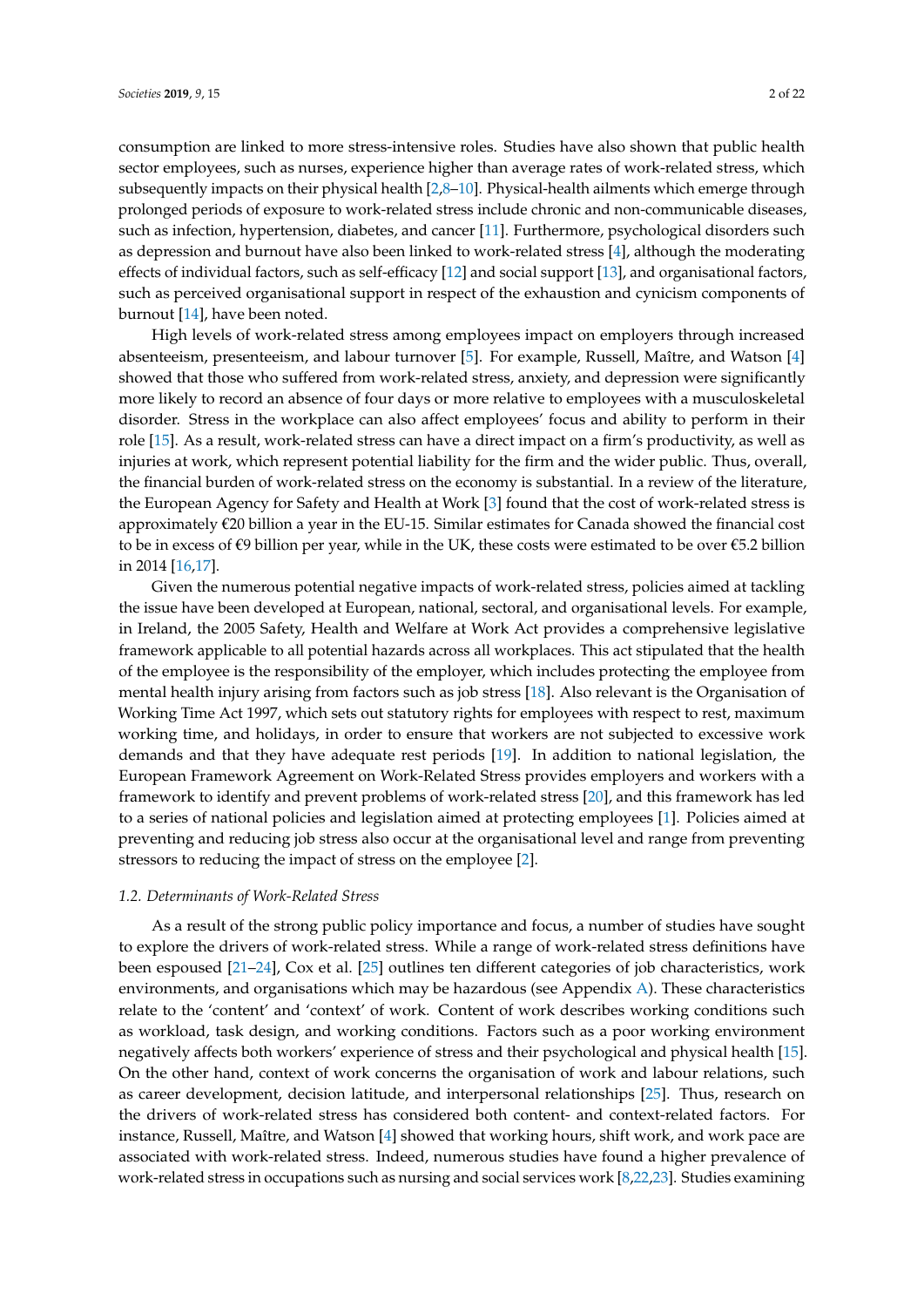contextual work factors have found that poor decision latitude is associated with higher levels of work-related stress [\[26\]](#page-19-0), while Brown et al. [\[27\]](#page-19-1) found that organisational change was associated with increased levels of work-related stress among British teachers. Further examination of context of work drivers such as job security, tenure, and contract types have also been shown to be linked to work-related stress [\[4](#page-18-3)[,8](#page-18-7)[,15](#page-18-13)[,24](#page-18-20)[,28,](#page-19-2)[29\]](#page-19-3). Overall, this extensive literature informs our empirical approach and model specification.

Of particular relevance to this article is the role of interpersonal relationships, and bullying in the workplace in particular, as a determinant of work-related stress. Bullying in the workplace has been labelled as a severe stressor [\[30\]](#page-19-4) that is more detrimental to workers than all other sources of stress combined [\[31,](#page-19-5)[32\]](#page-19-6). In Ireland, there is currently no dedicated legislation addressing the issue of workplace bullying and, as a result, reliance is generally placed on 'Codes of Practice'. However, these have been described as legally ineffective in protecting people from bullying at work [\[33\]](#page-19-7). Given the lack of formal legislation, the generally accepted definition of workplace bullying is "repeated inappropriate behaviour, direct or indirect, whether verbal, physical or otherwise, conducted by one or more persons against another or others, at the place of work and/or in the course of employment, which could reasonably be regarded as undermining the individual's right to dignity at work" [\[34\]](#page-19-8). Thus, bullying can encompass a wide range of differing terms, such as mobbing, harassment, aggression, and aversive behaviours [\[28\]](#page-19-2).

A number of studies have examined the issue of bullying in the Irish workforce, both in terms of its prevalence and determinants. For example, O'Connell and Williams [\[35\]](#page-19-9) found that over 7% of respondents to a national survey experienced bullying, with females and those aged between 26 and 45 years having a higher probability of experiencing bullying. In addition, they found that workplace characteristics were more influential than personal attributes in determining bullying victimisation, while the quality of relationships between superiors and co-workers was a significant driver of workplace bullying. In a follow-up study, O'Connell et al. [\[36\]](#page-19-10) showed that over 18% of public sector and over 10% of private sector respondents reported exposure to bullying, with the highest rate of bullying found in the health and education sectors. In a more recent study, Hodgins et al. [\[37\]](#page-19-11) explored the prevalence of ill-treatment in the Irish workplace. They found that 9% of individuals had experienced bullying in the workplace, while employees aged between 35 and 44 years were at the greatest risk of bullying. This research also showed that violent acts and unreasonable management were more likely in the public sector, and their findings are broadly consistent with previous research that signals a recent increase in the rate of bullying. This increase is of interest but likely to be a function of different measurement techniques which account for some of the variation in measuring bullying prevalence internationally [\[37](#page-19-11)[,38\]](#page-19-12).

While a growing body of research has established a relationship between bullying and work-related stress internationally [\[9](#page-18-24)[,28](#page-19-2)[,39\]](#page-19-13), research on the topic in Ireland is less developed. A number of studies have considered the correlates of work-related stress but have not focussed specifically on the importance of bullying. Antecedents of work-related stress have been examined at the national level in order to inform the national regulatory body for health and safety in Ireland [\[2](#page-18-1)[,4\]](#page-18-3). For example, Russell, Maître, and Watson [\[4\]](#page-18-3) used binary logistic regression to examine the drivers of work-related stress. They found that women report higher levels of stress than men, while stress was found to be strongly associated with age, peaking between the age of 35 and 54. This study also found evidence that new recruits and those with long working hours were at a higher risk of stress. Furthermore, Russell, Fahy, Maître, and Watson [\[2\]](#page-18-1) recently examined job stress and working conditions in Ireland. As well as reporting increasing rates of job-related stress, they also examined the potential impact of several factors on work-related stress. Of particular interest here is their finding that those with the highest exposure to bullying, harassment, and violence were much more likely to experience job stress than those with no exposure.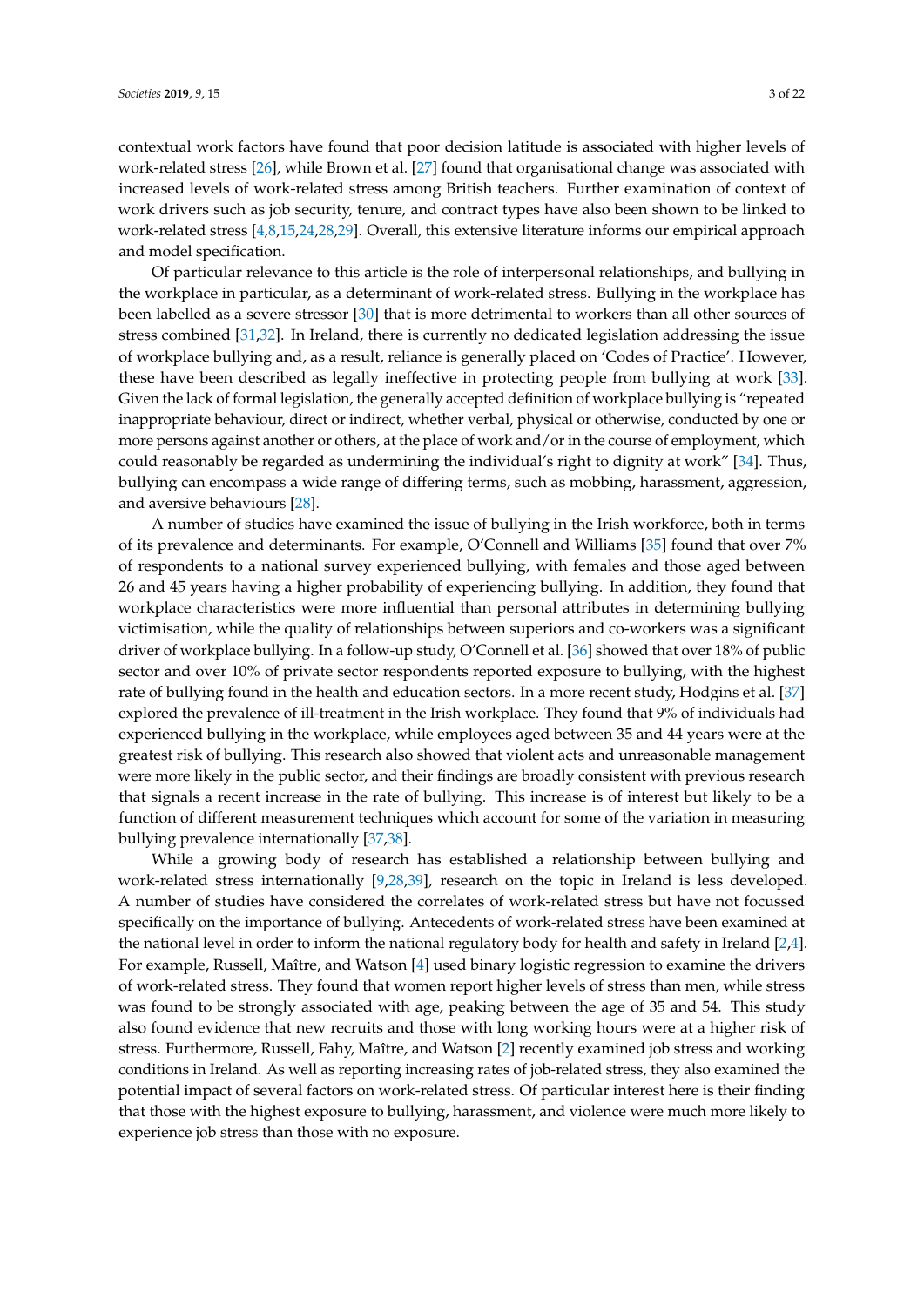## *1.3. Article Aims*

Within this broad context, this article builds on previous research by presenting a more detailed and focussed empirical analysis of the relationship between bullying (self-reported) and subjective work-related stress. To do so, we estimated, for the first time, ordered logistic regression models to consider the importance of a range of potential determinants on the distribution of self-reported work-related stress. Previous research in Ireland that has considered the relationship between bullying and work-related stress has tended to consider simple binary measures of self-reported work-related stress [\[4\]](#page-18-3), likely concealing important insights on the nature of the relationship. Furthermore, the large dataset available to us, which contains a wide range of potentially important covariates, allowed us to answer questions not previously considered. For example, our sample of over 5000 employees from across the Irish labour market, which includes public, private, and commercial semi-state sector workers, facilitates a nationally representative examination of the relationship between bullying and work-related stress. The large sample size also allowed us to estimate separate models for females and males, in order to examine if differences exist in the nature of the relationship between bullying and work-related stress by gender. Moreover, our data also contain information on the presence (or not) of a formal policy on respect and dignity at work, allowing us to examine the potential role and importance of such policies. Finally, we also considered the degree to which relationships between management and staff, and between staff themselves, impact on work-related stress, as well as how these relationships might have differential effects on work-related stress by gender. Thus, overall, our research adds new insights to the existing literature, while our findings

#### **2. Materials and Methods**

#### *2.1. Materials*

The data used are from the National Workplace Surveys (NWS) 2009, a major national survey of employees and employers undertaken in Ireland. The survey of employees focussed on the perspectives and experiences of employees in their workplaces and provided the data that are analysed here. The National Centre for Partnership and Performance (NCCP) commissioned the Economic and Social Research Institute (ESRI) to undertake the employee survey, which was at the time the first large, nationally representative study of Irish employees specifically devoted to exploring worker experiences and attitudes. Full details of the employee survey can be found in O'Connell et al. [\[40\]](#page-19-14). A second complementary survey and report captured the views and experiences of employers [\[41\]](#page-19-15).

have a number of implications for employees, employers, and policymakers.

The NWS employee survey targeted employees in both the public and private sectors who were aged fifteen years or over. Following a pilot in February 2009, the survey was fielded by telephone from March to June 2009 by Amárach Research. The sample for the telephone survey was generated on a stratified random basis from the survey company's database of telephone numbers (listed and unlisted numbers). To ensure all regions of the country were represented, the database was sorted by area code. Quota control was implemented on those taking part, at the stage of selection of individuals for interview within households, to ensure the sample was representative of the target population. All interviews were completed with a questionnaire-scripted software [\[40\]](#page-19-14).

Overall, there were 5110 completed and usable interviews from a total of over 65,000 numbers called. The majority of these numbers contacted (45,880) were not eligible for the survey for reasons such as number not in service, nobody in the household was an employee, etc. A further 10,832 numbers were of unknown eligibility because the interviewer was unable to determine whether anyone in the household was in employment. The overall response rate was therefore based on those who were initially contacted and were eligible for the survey (16 per cent or 10,186) and estimated at 50.2 per cent. For more details on these survey related issues, see O'Connell, Russell, Watson, and Byrne [\[40\]](#page-19-14).

The NWS employee survey was specifically designed to capture a comprehensive range of information on the nature of the job and the organisation of work. It therefore includes a number of variables of relevance for the analysis in this article. First, survey respondents were asked the following question: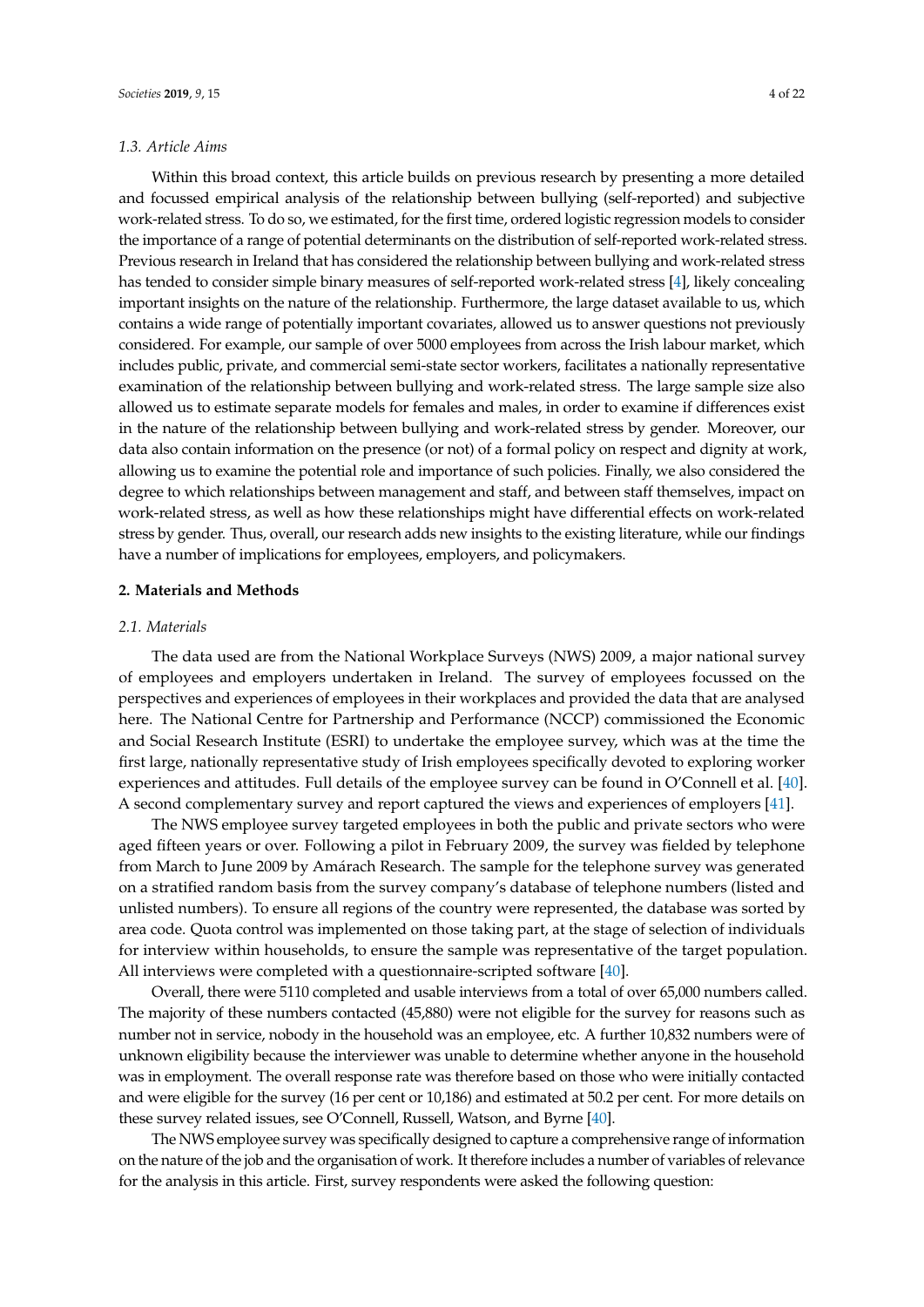How often do you find your work stressful?

to which they could answer never, hardly ever, sometimes, often or always. Responses to this question formed the basis for the dependent variable in our model and Table [1](#page-5-0) presents a breakdown of responses to this question. Respondents were also asked:

In the past six months, have you personally been subjected to bullying or harassment at work? By this I mean repeated and persistent inappropriate behaviour whether verbal, physical or otherwise, conducted by one or more individuals at the place of work?

to which they could respond yes or no. Answers to this question were used to derive the key independent variable in our model.

| Variable                   | Definition                                                | % or Mean (SD)    |
|----------------------------|-----------------------------------------------------------|-------------------|
|                            | Dependent Variable                                        |                   |
|                            | How often do you find your work stressful?                |                   |
|                            | $= 1$ if never                                            | 13.44             |
|                            | $= 2$ if hardly ever                                      | 11.60             |
| <b>Stress</b>              | $=$ 3 if sometimes                                        | 48.47             |
|                            | $= 4$ if often                                            | 15.87             |
|                            | $=$ 5 if always                                           | 10.61             |
|                            | <b>Independent Variables – Bullying and Relationships</b> |                   |
| Bully                      | = 1 if self-reports being bullied; 0 else                 | 7.38              |
|                            | Relationship between staff and management?                |                   |
|                            | $= 1$ if very good                                        | 31.80             |
|                            | $= 2$ if good                                             | 43.37             |
| Management<br>Relationship | = 3 if neither good nor bad                               | 15.69             |
|                            | $= 4$ if bad                                              | 5.68              |
|                            | $= 5$ if very bad                                         | 3.19              |
|                            | $=$ . if $N/A$                                            | 0.27              |
|                            | Relationship between staff members?                       |                   |
|                            | $= 1$ if very good                                        | 38.88             |
|                            | $= 2$ if good                                             | 50.76             |
| <b>Staff Relationship</b>  | $=$ 3 if neither good nor bad                             | 7.40              |
|                            | $= 4$ if bad                                              | 1.86              |
|                            | $= 5$ if very bad                                         | 0.47              |
|                            | $=$ . if $N/A$                                            | 0.63              |
|                            | <b>Independent Variables - Personal</b>                   |                   |
| Female                     | $= 1$ if female; 0 else                                   | 52.43             |
| Age                        | = age in years                                            | 40.62 (11.83)     |
| Age Squared                | = age squared in years                                    | 1,790.16 (971.86) |
|                            | $= 0$ if married                                          | 67.22             |
|                            | $=$ 1 if lives with partner                               | 5.89              |
| Marital Status             | $= 2$ if separated/divorced                               | 3.33              |
|                            | $=$ 3 if widowed                                          | 1.41              |
|                            | $= 4$ if single                                           | 22.15             |
| Children                   | $= 1$ if has children; 0 else                             | 61.35             |
|                            | $= 0$ if lower secondary                                  | 15.09             |
|                            | $=$ 1 if upper secondary                                  | 25.21             |
|                            | $= 2$ if certificate/diploma                              | 22.00             |
| Education                  | $=$ 3 if degree                                           | 23.52             |
|                            | $=$ 4 if postgraduate                                     | 14.09             |
|                            | $=$ if missing                                            | 0.10              |
|                            | $= 0$ if Dublin                                           | 30.33             |
|                            | $= 1$ if Leinster (ex. Dublin)                            | 24.50             |
| Region                     | = 2 if Munster                                            | 27.57             |
|                            | $=$ 3 if Connacht/Ulster                                  | 17.53             |
|                            | $=$ . if missing                                          | 0.06              |

**Table 1.** Variable definitions and sample descriptive statistics.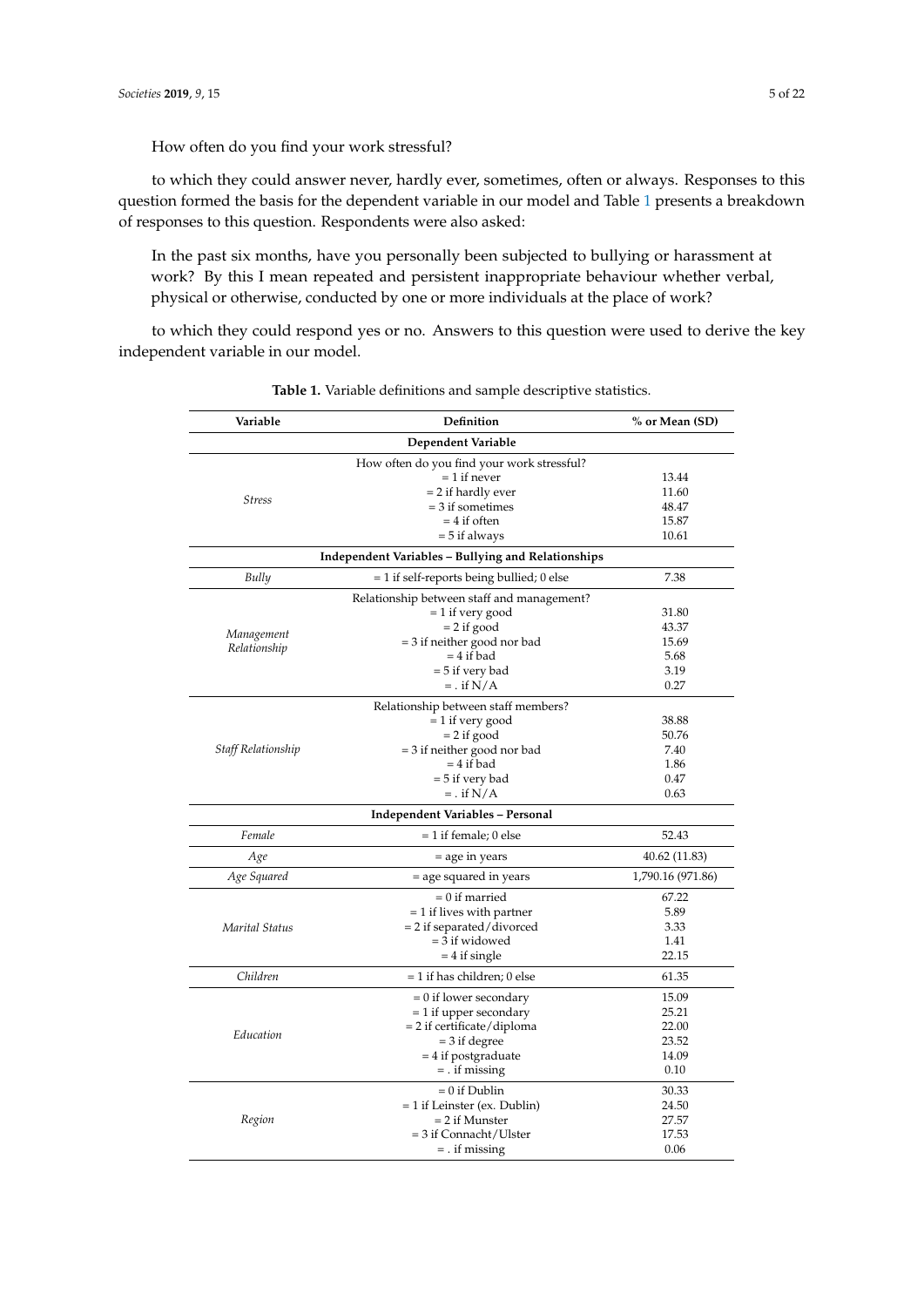<span id="page-5-0"></span>

| Variable     | Definition                                            | % or Mean (SD) |
|--------------|-------------------------------------------------------|----------------|
|              | Independent Variables - Work/Job                      |                |
|              | $= 0$ if senior management                            | 8.59           |
| Job Level    | $=$ 1 if middle management                            | 15.97          |
|              | = 2 if supervisor                                     | 11.39          |
|              | = 3 if employee                                       | 64.05          |
|              | $= 0$ if permanent                                    | 84.34          |
| Job Status   | $= 1$ if temporary/contract                           | 11.76          |
|              | $= 2$ if casual                                       | 3.89           |
| Supervise    | $= 1$ if supervise/manage any personnel; 0 else       | 35.69          |
|              | = 0 if skills much higher than needed                 | 20.31          |
|              | $=$ 1 if skills a bit higher than needed              | 35.91          |
| Skills Match | = 2 if skills the same as needed                      | 42.09          |
|              | = 3 if skills lower than needed                       | 1.68           |
| Union        | $= 1$ if union member; 0 else                         | 43.78          |
|              | Independent Variables - Employer                      |                |
|              | $= 0$ if 1-4 people                                   | 9.10           |
|              | $= 1$ if 5-19 people                                  | 23.37          |
|              | $= 2$ if 20-25 people                                 | 8.71           |
|              | $=$ 3 if 26-49 people                                 | 12.07          |
| Size         | $= 4$ if 50-99 people                                 | 11.12          |
|              | $= 5$ if 100-499 people                               | 19.26          |
|              | $= 6$ if $500+$ people                                | 14.50          |
|              | $=$ . if missing                                      | 1.88           |
|              | $= 0$ if construction or production                   | 18.55          |
|              | = 1 if wholesale or retail                            | 12.35          |
|              | $=$ 2 if hotels, restaurants, other services          | 7.61           |
| Industry     | $=$ 3 if transport, storage and communication         | 6.52           |
|              | = 4 if financial and other business                   | 16.20          |
|              | = 5 if public admin and defence                       | 8.45           |
|              | $= 6$ if education                                    | 12.27          |
|              | $= 7$ if health                                       | 18.04          |
|              | $= 0$ if public sector                                | 32.56          |
| Sector       | $=$ 1 if private sector                               | 62.25          |
|              | $= 2$ if commercial semi-state                        | 5.19           |
| Policy       | $=$ 1 if formal policy on respect and dignity at work | 82.35          |
|              | (e.g., an anti-bullying policy); 0 else               |                |
|              | Independent Variables – Health and Disability         |                |
|              | $= 0$ if excellent                                    | 36.40          |
|              | $= 1$ if very good                                    | 34.99          |
| Health       | $= 2$ if good                                         | 23.95          |
|              | $=$ 3 if fair                                         | 3.89           |
|              | $= 4$ if poor                                         | 0.76           |
|              | $= 0$ if no disability                                | 94.58          |
| Disability   | $=$ 1 if daily activity limited to some extent        | 4.87           |
|              | = 2 if daily activity limited severely                | 0.55           |

**Table 1.** *Cont.*

Source: Analysis of NWS 2009 data. Notes: SD denotes standard deviation.

In addition, a range of other relevant variables are available in the NWS dataset and these are also defined in Table [1,](#page-5-0) which also presents sample descriptive statistics for all variables used in our analysis. The independent variables are grouped into variables relating to 'bullying and relationships', 'personal', 'wok/job', 'employer' and 'health and disability', though variables in the latter group may be more likely to be consequences than antecedents of bullying at workplace and are excluded from our final preferred models. The large sample size available in the NWS employee survey also facilitates an analysis of the relationship between work-related stress and bullying across a number of dimensions and, as an example, Table [2](#page-7-0) presents cross-tabulations of these variables by gender. Since our subsequent econometric analysis considers the importance of gender specifically, further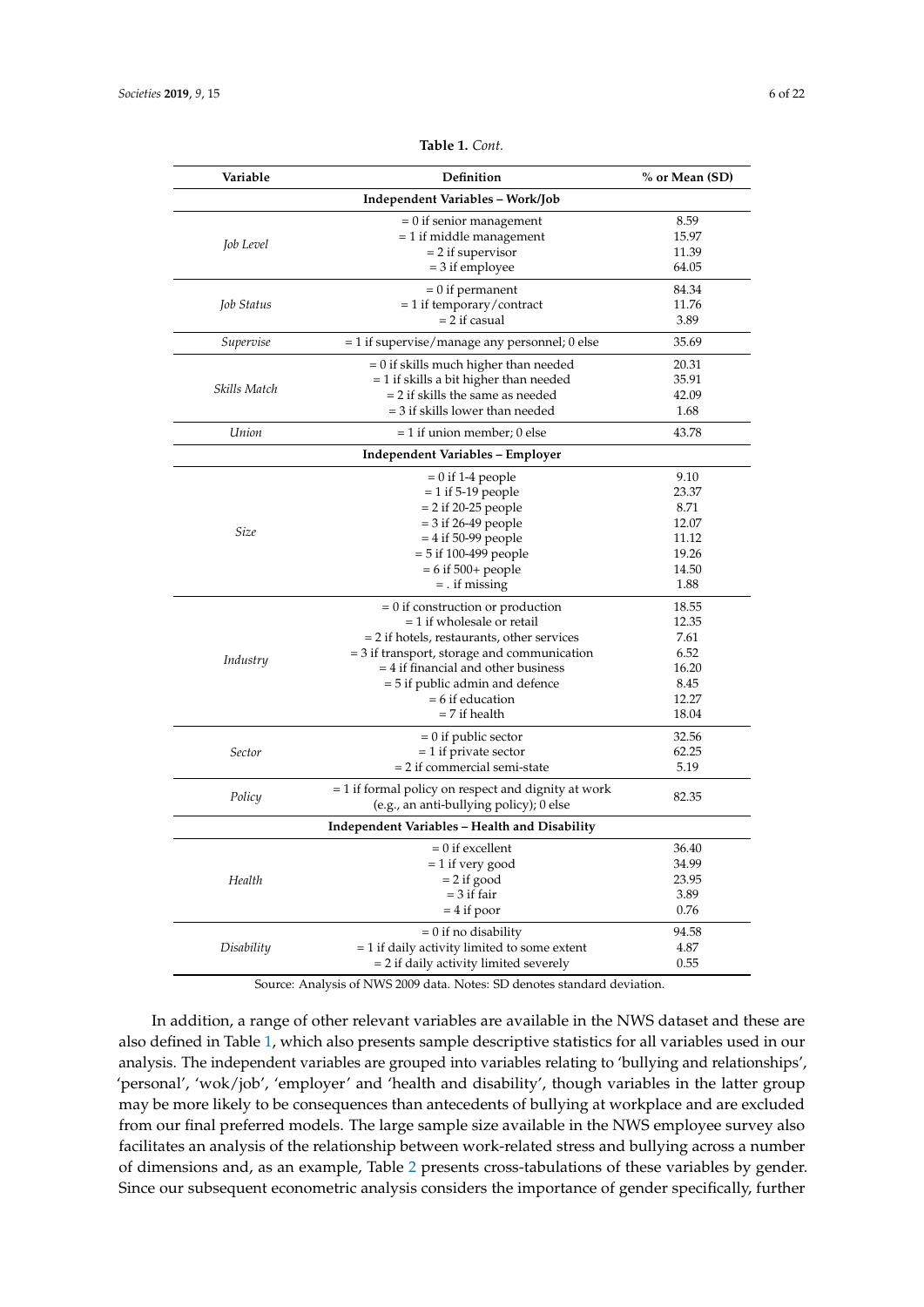cross-tabulations by gender are presented for *Stress* and the variables *Management Relationship* and *Staff Relationship* in Tables [A2](#page-16-0) and [A3,](#page-16-1) respectively, in Appendix [B](#page-16-2) for information.

#### *2.2. Methods*

The dependent variable in our analysis, *Stress*, is an ordered categorical variable representing how often an individual finds their work stressful and, as a result, an ordered response model is required. We therefore employed an ordered logit model to assess the relationship between work-related stress, bullying, and the other independent variables. In such models, the dependent variable (*y*) takes one of *j* ordered outcomes (i.e., *y* ∈{1,2, . . . ,*j*}), where *j* denotes the number of distinct categories. In our case, *j* is equal to five, with 1 indicating never finding work stressful and 5 indicating always finding work stressful.

More formally, our initial model for estimation is:

$$
Stress_i = f\left(Bully_i, \mathbf{X}_i^P, \mathbf{X}_i^W, \mathbf{X}_i^E, \varepsilon_i\right),\tag{1}
$$

where *Bully*, the main independent variable of interest, denotes if the individual self-reported being bullied in the past 6 months. We also included a vector of personal characteristics  $X_i^p$ , a vector of work-related characteristics  $X_i^W$ , and a vector of employer-related characteristics  $X_i^E$  to act as controls, as per Table [1.](#page-5-0) The error term is represented by  $\varepsilon$  and the model is estimated at the individual employee level.

The ordered logit model implies an underlying latent variable *Stress*\*, such that:

$$
Stress_i^* = \alpha + \beta Bully_i + \gamma_1 \mathbf{X}_i^P + \gamma_2 \mathbf{X}_i^W + \gamma_3 \mathbf{X}_i^E + \varepsilon_i,
$$
\n(2)

with:

$$
Stress_i = 1 \text{ if } Stress_i^* < \tau_1
$$
\n
$$
Stress_i = 2 \text{ if } \tau_1 \leq Stress_i^* < \tau_2
$$
\n
$$
\dots
$$
\n
$$
Stress_i = 5 \text{ if } Stress_i^* \geq \tau_4
$$

where *τ<sup>j</sup>* are the cut-points or thresholds in the distribution of *Stress*<sup>∗</sup> . The model was estimated using the method of maximum likelihood via the Newton–Raphson algorithm [\[42\]](#page-19-16), and the coefficients *β* and *γ* are estimated together with the cut-points. For further details of the ordered logit model, including detailed technical treatments, please see Greene (2018) or Cameron and Trivedi (2005) [\[43](#page-19-17)[,44\]](#page-19-18). For examples of previous applications of ordered models, please see Cullinan et al. (2013) or Cullinan and Gillespie (2016) [\[45](#page-19-19)[,46\]](#page-19-20).

In addition to estimating the model above, we also considered a number of extensions to this analysis. First, we estimated models containing different subsets of independent variables to ascertain the robustness of our estimate of the relationship between work-related stress and bullying. For example, we estimated models where we included variables relating to relationships between staff and management and relationships between staff members, as well as models including variables relating to the health and disability status of the employee. Second, we also estimated additional models that included interactions between the bullying and relationship variables and a number of the other independent/control variables, in order to investigate if there are differences in the relationship between work-related stress and the bullying and relationship variables across groups. In particular, we tested for differences in effects by gender, as well as whether there is a formal policy on respect and dignity at work. Third, we used the results from these models with interactions to inform the estimation of separate models by gender and the existence of a formal workplace policy. Fourth and finally, we also estimated and present a range of predicted probabilities and marginal effects for all of our main models to illustrate the magnitudes and importance of our results and findings.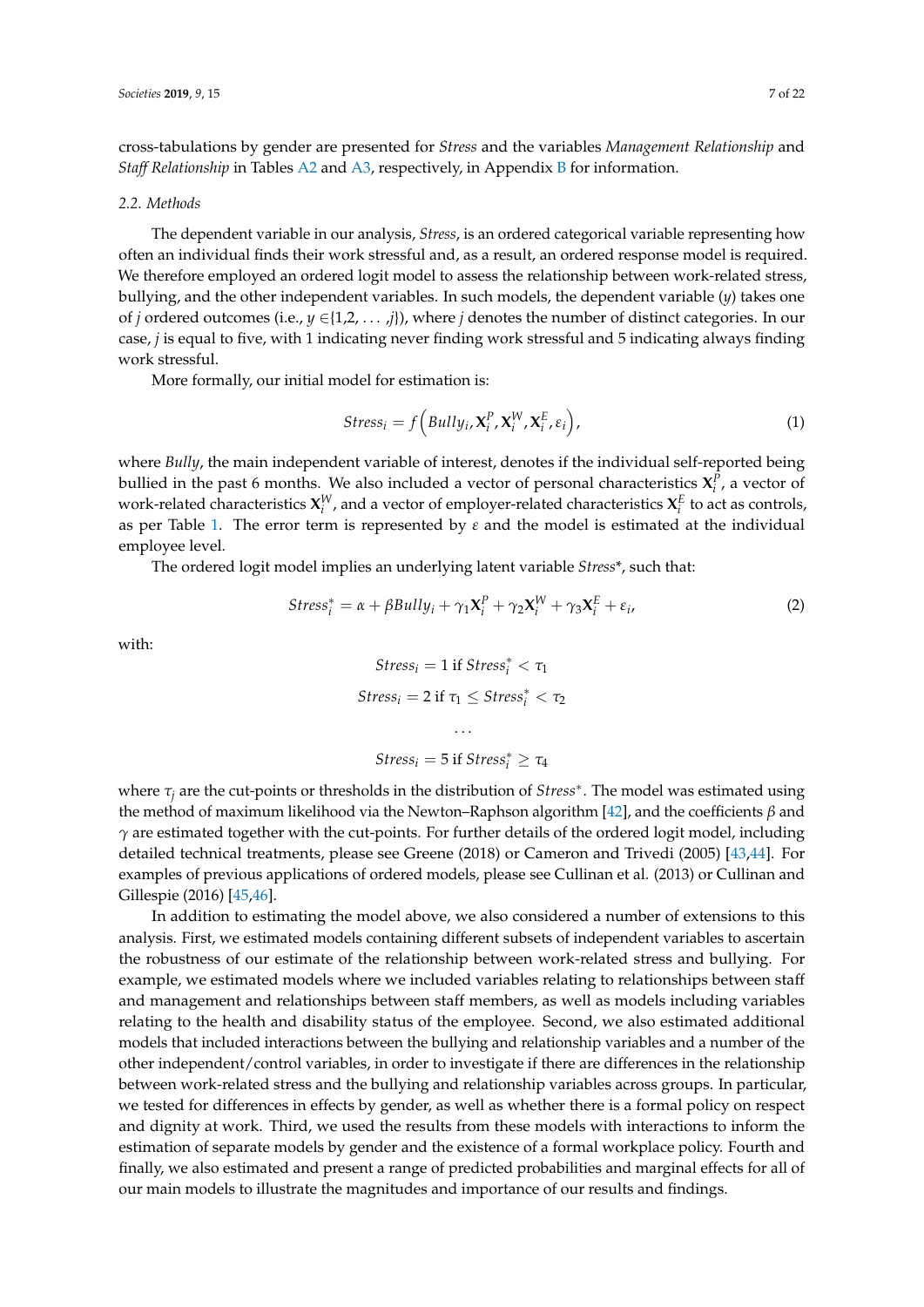|               |            | <b>Females</b><br>Bully |       |       | <b>Males</b><br>Bully |       |       | All<br>Bully |       |
|---------------|------------|-------------------------|-------|-------|-----------------------|-------|-------|--------------|-------|
|               | <b>Yes</b> | No                      | All   | Yes   | N <sub>o</sub>        | All   | Yes   | No           | All   |
| <b>Stress</b> |            |                         |       |       |                       |       |       |              |       |
| Never         | 2.34       | 13.47                   | 12.58 | 6.75  | 14.95                 | 14.40 | 4.24  | 14.18        | 13.44 |
| Hardly ever   | 6.07       | 12.21                   | 11.72 | 3.68  | 12.04                 | 11.48 | 5.04  | 12.13        | 11.60 |
| Sometimes     | 39.72      | 49.01                   | 48.26 | 34.97 | 49.69                 | 48.70 | 37.67 | 49.33        | 48.47 |
| Often         | 22.43      | 15.38                   | 15.94 | 26.99 | 14.99                 | 15.80 | 24.40 | 15.19        | 15.87 |
| Always        | 29.44      | 9.94                    | 11.50 | 27.61 | 8.33                  | 9.63  | 28.65 | 9.17         | 10.61 |
| $p$ -value    |            | 0.000                   |       |       | 0.000                 |       |       | 0.000        |       |
| Observations  | 214        | 2465                    | 2679  | 163   | 2268                  | 2431  | 377   | 4733         | 5110  |

**Table 2.** Cross tabulations of stress and bullying by gender and overall (%).

<span id="page-7-0"></span>Source: Analysis of NWS 2009 data. Notes: *p*-values are from Pearson chi-squared tests for differences in *Stress* across groups.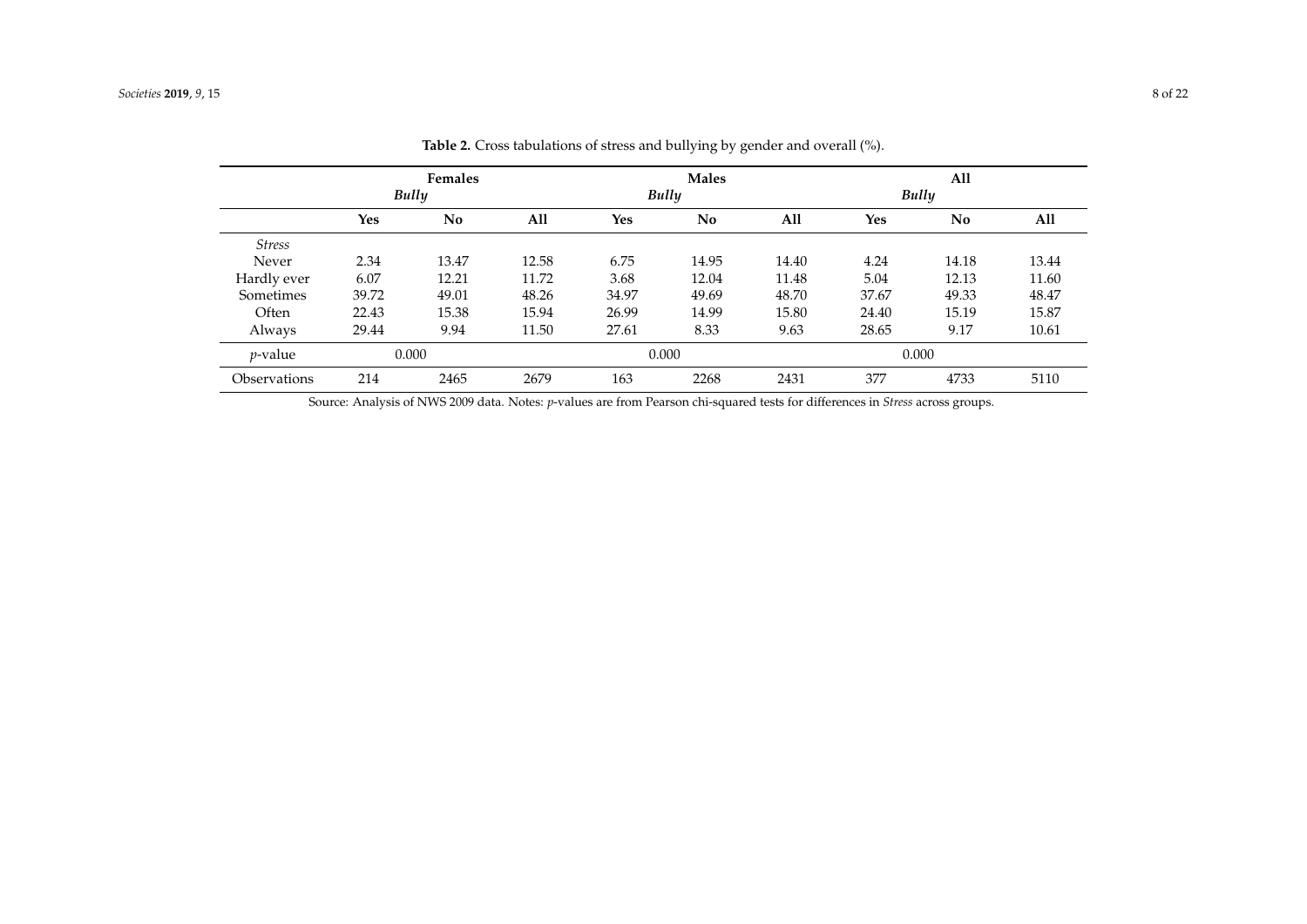## **3. Results**

To begin, Table [3](#page-9-0) presents the results from a number of ordered logit models of *Stress* in the form of estimated odds ratios (ORs). Model (1) includes only the key independent variable *Bully* and shows that the odds of greater work-related stress are higher for those who reported that they had been bullied. This finding holds as a range of personal, work/job, and employer-related variables are added in Models (2), (3) and (4) respectively, although the estimated OR decreases slightly in magnitude. When variables relating to the relationship between staff and management and the relationship between staff members are added in Model (5), and when variables relating to the health and disability status of the employee are added in Model (6), the estimated OR falls further but is still practically and statistically significant. Thus, overall, these models confirm a strong relationship between subjective work-related stress and the experience of being bullied (self-reported).

|                               |            |            |            | Dependent Variable: Stress |            |            |
|-------------------------------|------------|------------|------------|----------------------------|------------|------------|
|                               | (1)        | (2)        | (3)        | (4)                        | (5)        | (6)        |
| Bully                         | $3.651***$ | 3.487***   | 3.357***   | 3.282***                   | 2.468***   | 2.375***   |
|                               | (12.99)    | (12.39)    | (11.91)    | (11.23)                    | (8.07)     | (7.71)     |
| Management: Good              |            |            |            |                            | $1.418***$ | $1.405***$ |
|                               |            |            |            |                            | (4.57)     | (4.45)     |
| Management: Neither           |            |            |            |                            | 1.938***   | 1.886***   |
|                               |            |            |            |                            | (6.48)     | (6.19)     |
| Management: Bad               |            |            |            |                            | 2.400***   | 2.342***   |
|                               |            |            |            |                            | (6.32)     | (6.12)     |
| Management: Very bad          |            |            |            |                            | $2.610***$ | $2.541***$ |
|                               |            |            |            |                            | (5.19)     | (5.03)     |
| Staff: Good                   |            |            |            |                            | 0.949      | 0.933      |
|                               |            |            |            |                            | $(-0.75)$  | $(-0.98)$  |
| Staff: Neither                |            |            |            |                            | 1.190      | 1.129      |
|                               |            |            |            |                            | (1.41)     | (0.98)     |
| Staff: Bad                    |            |            |            |                            | 1.435*     | 1.341      |
|                               |            |            |            |                            | (1.67)     | (1.35)     |
| Staff: Very bad               |            |            |            |                            | 1.365      | 1.336      |
|                               |            |            |            |                            | (0.68)     | (0.64)     |
| Female                        |            | 1.071      | $1.135**$  | 1.025                      | 1.072      | 1.090      |
|                               |            | (1.30)     | (2.36)     | (0.40)                     | (1.14)     | (1.42)     |
| Age                           |            | 1.139***   | $1.106***$ | 1.108***                   | 1.097***   | 1.096***   |
|                               |            | (7.68)     | (5.75)     | (5.56)                     | (4.99)     | (4.90)     |
| Age Squared                   |            | $0.998***$ | 0.999***   | 0.999***                   | 0.999***   | 0.999***   |
|                               |            | $(-8.10)$  | $(-6.49)$  | $(-6.26)$                  | $(-5.68)$  | $(-5.68)$  |
| Marital Status: Partner       |            | 1.087      | 1.108      | 1.143                      | 1.077      | 1.068      |
|                               |            | (0.70)     | (0.85)     | (1.07)                     | (0.59)     | (0.53)     |
| Marital Status: Separated     |            | 1.035      | 1.075      | 1.150                      | 1.120      | 1.108      |
|                               |            | (0.23)     | (0.48)     | (0.89)                     | (0.72)     | (0.65)     |
| Marital Status: Widowed       |            | 0.853      | 0.882      | 0.852                      | 0.877      | 0.855      |
|                               |            | $(-0.72)$  | $(-0.57)$  | $(-0.68)$                  | $(-0.55)$  | $(-0.66)$  |
| Marital Status: Single        |            | 1.133      | 1.195*     | $1.232**$                  | 1.212*     | 1.198*     |
|                               |            | (1.28)     | (1.82)     | (2.07)                     | (1.90)     | (1.78)     |
| Children                      |            | 1.030      | 1.032      | 1.031                      | 1.029      | 1.041      |
|                               |            | (0.44)     | (0.47)     | (0.44)                     | (0.40)     | (0.57)     |
| Education: Upper secondary    |            | 1.061      | 1.012      | 0.907                      | 0.890      | 0.914      |
|                               |            | (0.67)     | (0.14)     | $(-1.06)$                  | $(-1.26)$  | $(-0.97)$  |
| Education: Cert./diploma      |            | 1.482***   | 1.341***   | $1.220**$                  | 1.184*     | 1.222**    |
|                               |            | (4.34)     | (3.19)     | (2.07)                     | (1.76)     | (2.08)     |
| <b>Education: Degree</b>      |            | $1.620***$ | 1.399***   | 1.236**                    | 1.196*     | 1.236**    |
|                               |            | (5.39)     | (3.65)     | (2.15)                     | (1.80)     | (2.13)     |
| Education: Postgraduate       |            | 1.897***   | 1.588***   | 1.397***                   | 1.317**    | 1.382***   |
|                               |            | (6.50)     | (4.54)     | (3.00)                     | (2.45)     | (2.86)     |
| Region: Leinster (ex. Dublin) |            | 0.986      | 1.018      | 1.036                      | 1.040      | 1.048      |
|                               |            | $(-0.20)$  | (0.25)     | (0.48)                     | (0.53)     | (0.63)     |
| Region: Munster               |            | 0.958      | 0.996      | 1.038                      | 1.032      | 1.034      |
|                               |            | $(-0.62)$  | $(-0.05)$  | (0.52)                     | (0.44)     | (0.47)     |
| Region: Connacht/Ulster       |            | 1.023      | 1.071      | 1.088                      | 1.094      | 1.086      |
|                               |            | (0.29)     | (0.87)     | (1.02)                     | (1.08)     | (1.00)     |
| Level: Middle management      |            |            | 0.891      | 0.883                      | $0.802*$   | $0.793**$  |
|                               |            |            | $(-1.05)$  | $(-1.11)$                  | $(-1.94)$  | $(-2.04)$  |
| Level: Supervisor             |            |            | $0.764**$  | $0.757**$                  | $0.695***$ | $0.687***$ |
|                               |            |            | $(-2.23)$  | $(-2.26)$                  | $(-2.93)$  | $(-3.02)$  |
| Level: Employee               |            |            | $0.718***$ | $0.689***$                 | $0.628***$ | $0.618***$ |
|                               |            |            | $(-2.66)$  | $(-2.92)$                  | $(-3.62)$  | $(-3.75)$  |
| Status: Temporary/contract    |            |            | $0.833**$  | $0.835**$                  | 0.888      | 0.884      |
|                               |            |            | $(-2.14)$  | $(-1.97)$                  | $(-1.30)$  | $(-1.33)$  |
|                               |            |            |            |                            |            |            |

**Table 3.** Ordered logit model estimates (odds ratios).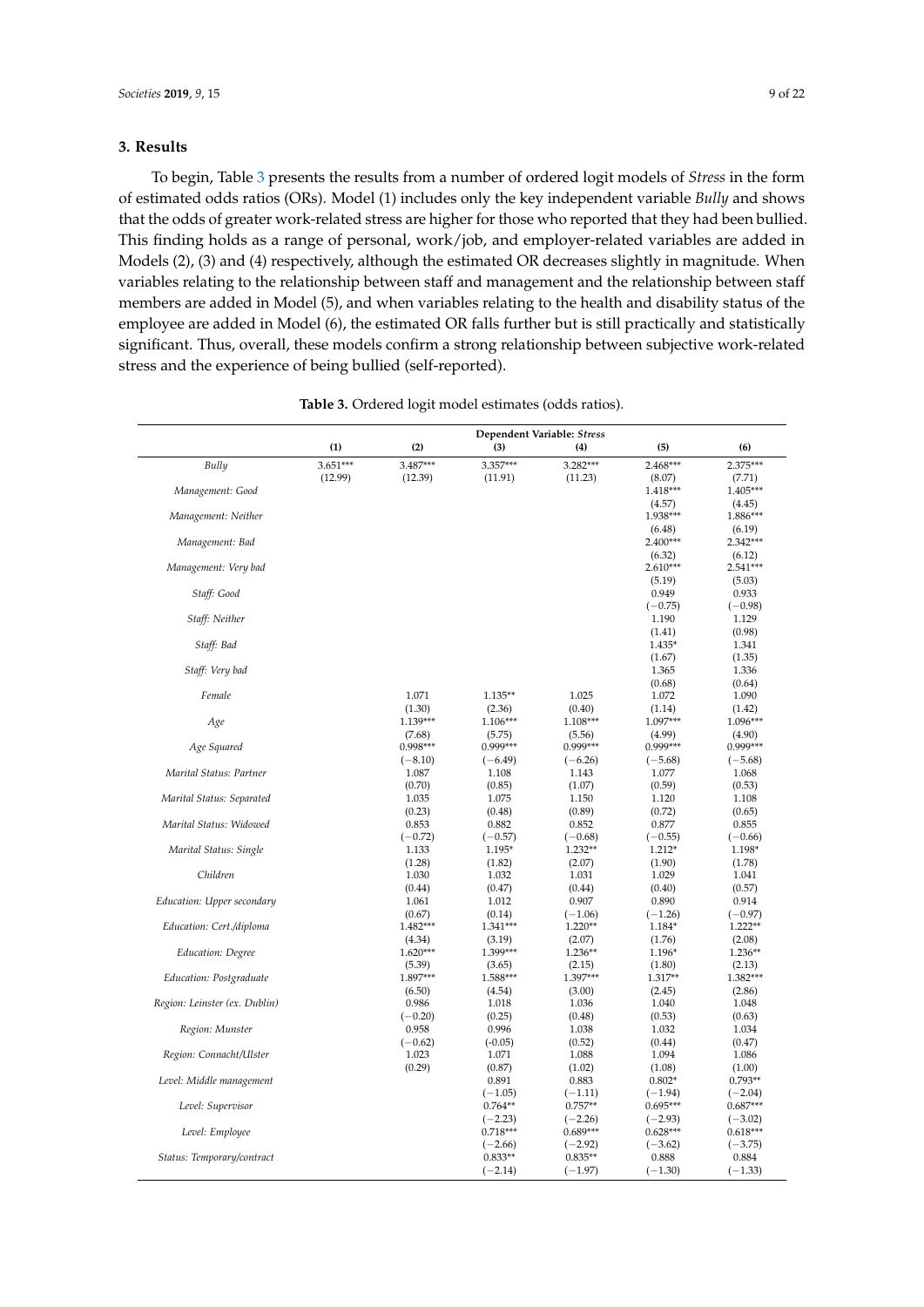<span id="page-9-0"></span>

|                             | (1)                      | (2)                  | (3)                 | Dependent Variable: Stress<br>(4) | (5)                 | (6)                 |
|-----------------------------|--------------------------|----------------------|---------------------|-----------------------------------|---------------------|---------------------|
| Status: Casual              |                          |                      | $0.734**$           | $0.760*$                          | 0.777               | $0.770*$            |
|                             |                          |                      | $(-2.14)$           | $(-1.74)$                         | $(-1.60)$           | $(-1.66)$           |
| Supervise                   |                          |                      | 1.378***            | 1.309***                          | 1.333***            | 1.334***            |
|                             |                          |                      | (3.60)              | (2.93)                            | (3.12)              | (3.12)              |
| Skills Match: Higher        |                          |                      | 1.004<br>(0.05)     | 1.018<br>(0.23)                   | 1.015<br>(0.19)     | 1.010<br>(0.14)     |
| Skills Match: Same          |                          |                      | 1.019               | 1.032                             | 1.050               | 1.038               |
|                             |                          |                      | (0.26)              | (0.42)                            | (0.64)              | (0.49)              |
| Skills Match: Lower         |                          |                      | $1.621**$           | $1.581**$                         | 1.496*              | 1.498*              |
|                             |                          |                      | (2.31)              | (2.17)                            | (1.88)              | (1.89)              |
| Union                       |                          |                      | 1.260***<br>(4.17)  | 1.192***<br>(2.66)                | 1.096<br>(1.38)     | 1.093<br>(1.34)     |
| Size: 5-19                  |                          |                      |                     | 1.229*                            | 1.164               | 1.172               |
|                             |                          |                      |                     | (1.94)                            | (1.40)              | (1.47)              |
| Size: 20-25                 |                          |                      |                     | $1.466***$                        | 1.313**             | $1.334**$           |
| Size: 26-49                 |                          |                      |                     | (2.95)<br>1.518***                | (2.07)<br>1.380***  | (2.19)<br>1.380***  |
|                             |                          |                      |                     | (3.41)                            | (2.58)              | (2.59)              |
| Size: 50-99                 |                          |                      |                     | 1.537***                          | $1.363**$           | $1.376**$           |
|                             |                          |                      |                     | (3.45)                            | (2.44)              | (2.51)              |
| Size: 100-499               |                          |                      |                     | 1.356***                          | 1.164               | 1.165               |
| Size: 500+                  |                          |                      |                     | (2.67)<br>1.466***                | (1.30)<br>1.236*    | (1.31)<br>$1.255*$  |
|                             |                          |                      |                     | (3.18)                            | (1.72)              | (1.85)              |
| Industry: Wholesale etc.    |                          |                      |                     | 0.971                             | 0.971               | 0.953               |
|                             |                          |                      |                     | $(-0.28)$                         | $(-0.28)$           | $(-0.45)$           |
| Industry: Hotels etc.       |                          |                      |                     | 1.294**<br>(2.06)                 | $1.330**$<br>(2.28) | $1.316**$<br>(2.19) |
| Industry: Transport etc.    |                          |                      |                     | 0.986                             | 0.983               | 0.963               |
|                             |                          |                      |                     | $(-0.10)$                         | $(-0.13)$           | $(-0.29)$           |
| Industry: Financial etc.    |                          |                      |                     | 1.457***                          | $1.493***$          | 1.487***            |
| Industry: Public admin etc. |                          |                      |                     | (3.98)<br>1.047                   | (4.21)<br>1.067     | (4.16)<br>1.038     |
|                             |                          |                      |                     | (0.28)                            | (0.39)              | (0.23)              |
| Industry: Education         |                          |                      |                     | 0.933                             | 1.000               | 1.007               |
|                             |                          |                      |                     | $(-0.45)$                         | $(-0.00)$           | (0.04)              |
| Industry: Health            |                          |                      |                     | $1.616***$<br>(3.72)              | 1.598***<br>(3.62)  | 1.593***<br>(3.59)  |
| Sector: Private             |                          |                      |                     | 0.892                             | 0.906               | 0.897               |
|                             |                          |                      |                     | $(-0.92)$                         | $(-0.80)$           | $(-0.87)$           |
| Sector: Semi-state          |                          |                      |                     | 0.866                             | 0.900               | 0.911               |
|                             |                          |                      |                     | $(-0.80)$<br>$0.799***$           | $(-0.59)$           | $(-0.52)$           |
| Policy                      |                          |                      |                     | $(-2.65)$                         | 0.883<br>$(-1.45)$  | 0.874<br>$(-1.56)$  |
| Health: Very good           |                          |                      |                     |                                   |                     | 1.032               |
|                             |                          |                      |                     |                                   |                     | (0.48)              |
| Health: Good                |                          |                      |                     |                                   |                     | 1.238***            |
| Health: Fair                |                          |                      |                     |                                   |                     | (2.89)<br>1.884***  |
|                             |                          |                      |                     |                                   |                     | (4.06)              |
| Health: Poor                |                          |                      |                     |                                   |                     | 1.208               |
| Disability: Some extent     |                          |                      |                     |                                   |                     | (0.49)<br>1.010     |
|                             |                          |                      |                     |                                   |                     | (0.07)              |
| Disability: Severely        |                          |                      |                     |                                   |                     | 2.558**             |
|                             |                          |                      |                     |                                   |                     | (2.30)              |
| $\hat{\tau_1}$              | $0.165***$               | 2.555***             | 1.148               | 1.162                             | 1.130               | 1.140               |
| $\hat{\tau_2}$              | $(-43.61)$<br>$0.357***$ | (2.61)<br>$5.651***$ | (0.35)<br>2.566**   | (0.33)<br>$2.634**$               | (0.27)<br>2.593**   | (0.29)<br>$2.621**$ |
|                             | $(-31.42)$               | (4.82)               | (2.37)              | (2.12)                            | (2.07)              | (2.09)              |
| $\hat{\tau_3}$              | 3.110***                 | 52.771***            | 24.876***           | 26.084***                         | 26.575***           | 27.142***           |
|                             | (33.82)                  | (10.91)              | (8.04)<br>79.965*** | (7.10)                            | (7.10)              | (7.12)<br>90.939*** |
| $\hat{\tau_4}$              | 9.744***<br>(47.63)      | 167.88***<br>(14.01) | (10.91)             | 84.867***<br>(9.63)               | 88.488***<br>(9.66) | (9.70)              |
| AIC                         | 14,159.83                | 13,961.92            | 13,871.81           | 13,069.89                         | 12,903.48           | 12,883.03           |
| Observations                | 5110                     | 5102                 | 5102                | 4816                              | 4789                | 4789                |

**Table 3.** *Cont.*

Source: Analysis of NWS 2009 data. Notes: z-statistics in parentheses. \*\*\* *p* < 0.01, \*\* *p* < 0.05, \* *p* < 0.1.

While the estimated ORs presented in Table [3](#page-9-0) are useful for illustrating the general relationship between work-related stress and bullying, greater insight can be obtained by considering the estimated marginal effects of bullying at different levels of work-related stress from the ordered logit model. These marginal effects show the estimated percentage point (ppt) change in the probability of reporting a given level of work-related stress (e.g., often stressed) for a one unit change in an independent variable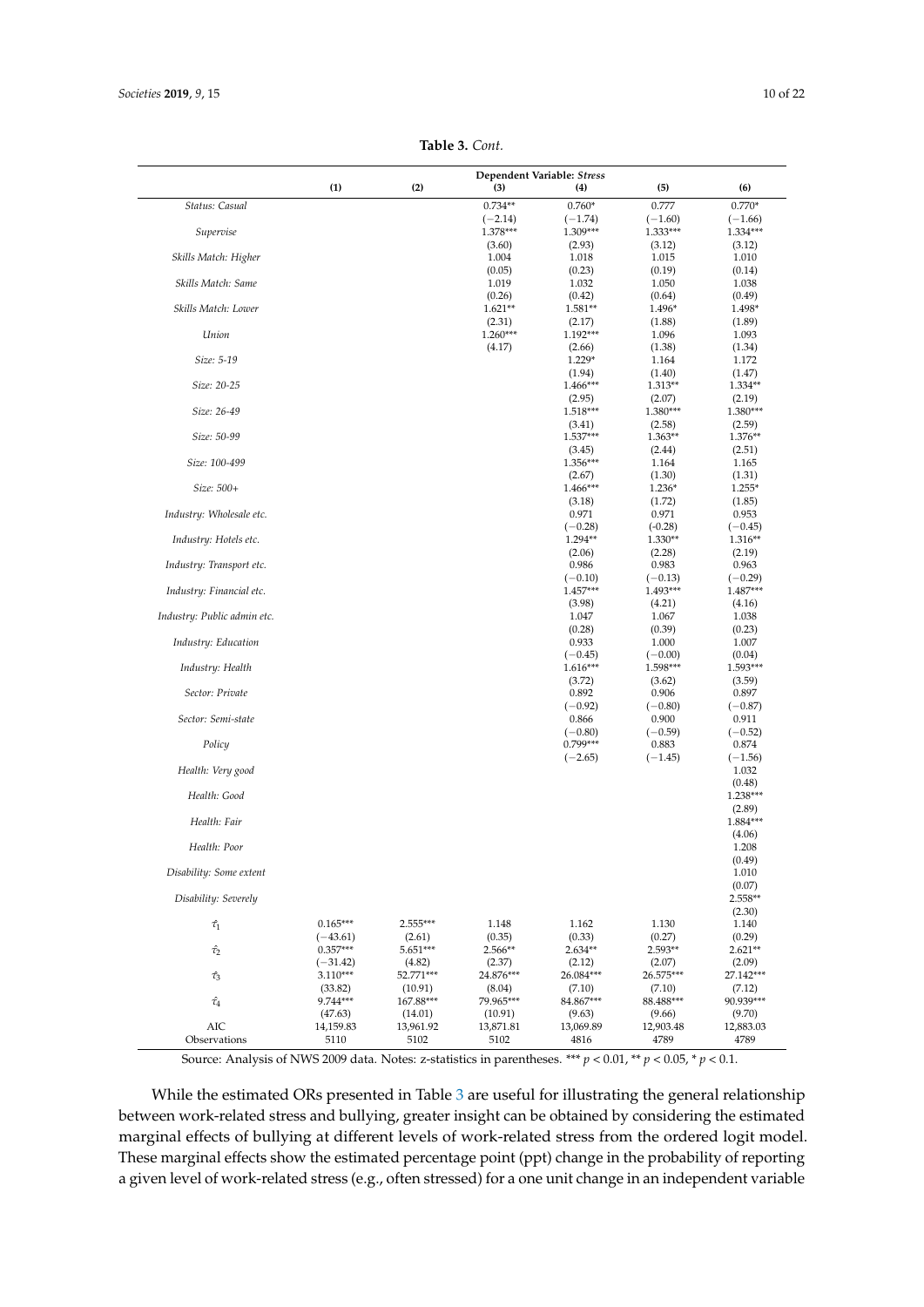<span id="page-10-0"></span>when compared to those who did not.

(e.g., bullied versus not bullied), holding all other variables in the model constant. Our estimated marginal effects are presented in Table [4](#page-10-0) and are based on Model (4) from Table [3,](#page-9-0) since it is possible, and indeed likely, that the variables added in Models (5) and (6) will capture some of the effects of being bullied, i.e., we may underestimate the relationship between work-related stress and bullying with their inclusion. The predicted probabilities and resulting marginal effects in Table [4](#page-10-0) show, for example, that an individual who reported being bullied is 9.0 ppts less likely to report never finding their work stressful, 6.9 ppts less likely to report hardly ever, 9.5 ppts less likely to report sometimes, 10.2 ppts more likely to report often, and 15.3 ppts more likely to report always finding their work stressful, relative to someone who reported they were not bullied, on average. Thus, these marginal effects clearly illustrate the relationship between having been bullied (self-reported) and different levels of subjective work-related stress, highlighting the need to move beyond analyses that use simple binary measures of work-related stress (i.e., stressed versus not stressed). In particular, they illustrate the potentially large effects of bullying at the ends of the stress distribution, with considerable differences in the estimated probability of always or often being stressed for those who reported being bullied,

| <b>Predicted Probabilities</b> |                    |                |                       |  |  |
|--------------------------------|--------------------|----------------|-----------------------|--|--|
| <b>Stress</b>                  | <b>Not Bullied</b> | <b>Bullied</b> | <b>ME</b> of Bullying |  |  |
| Never                          | 0.138              | 0.048          | $-0.090***$           |  |  |
| Hardly ever                    | 0.122              | 0.053          | $-0.069***$           |  |  |
| Sometimes                      | 0.494              | 0.398          | $-0.095***$           |  |  |
| Often                          | 0.152              | 0.253          | $0.102***$            |  |  |
| Always                         | 0.095              | 0.248          | $0.153***$            |  |  |

| Table 4. Estimated marginal effect of bullying on work-related stress. |  |  |
|------------------------------------------------------------------------|--|--|
|------------------------------------------------------------------------|--|--|

Source: Analysis of NWS 2009 data (*n* = 4816). Notes: \*\*\* *p* < 0.01, \*\* *p* < 0.05, \* *p* < 0.1.

While a range of other variables in our preferred Model (4) in Table [3](#page-9-0) were found to be related to work-related stress, a number warrant attention. First, it does not appear that there is a significant difference in *Stress* between men and women when other factors are accounted for, while having a formal, explicit policy on respect and dignity at work (e.g., an anti-bullying policy) in the workplace is associated with lower levels of work-related stress. Differences are also found by age, marital status, level of education, job level, job status, being a supervisor, skills mismatch, union membership, employer size, and industry. Moreover, the variable relating to the relationship between staff and management seems to have a particularly strong effect in Models (5) and (6), while the variable relating to the relationship between staff members is also important, though less so than for the management relationship measure. Finally, the health and disability status variables are found to be strong predictors of stress in Model (6), as would be expected.

Building on these findings, selected marginal effects for management relationship, staff relationship, and respect and dignity policies are presented in Tables [5](#page-11-0)[–7,](#page-11-1) respectively. First, Table [5](#page-11-0) shows that there are strong associations between management relationship and work-related stress. For example, relative to a very good management relationship at work, a bad or very bad management relationship at work is independently associated with higher probabilities of being always stressed of 8.4 ppts and 9.5 ppts, respectively. The corresponding estimated effects for being often stressed are 8.0 ppts and 8.8 ppts. Similar effects are not found for staff relationships, where estimated marginal effects are much lower and generally not statistically significant—see Table [6.](#page-11-2) Thus, these results suggest that when it comes to interpersonal relationships at work, being bullied and bad staff management relationships have strong negative independent associations with work-related stress, while bad interstaff relationships would appear much less problematic on average.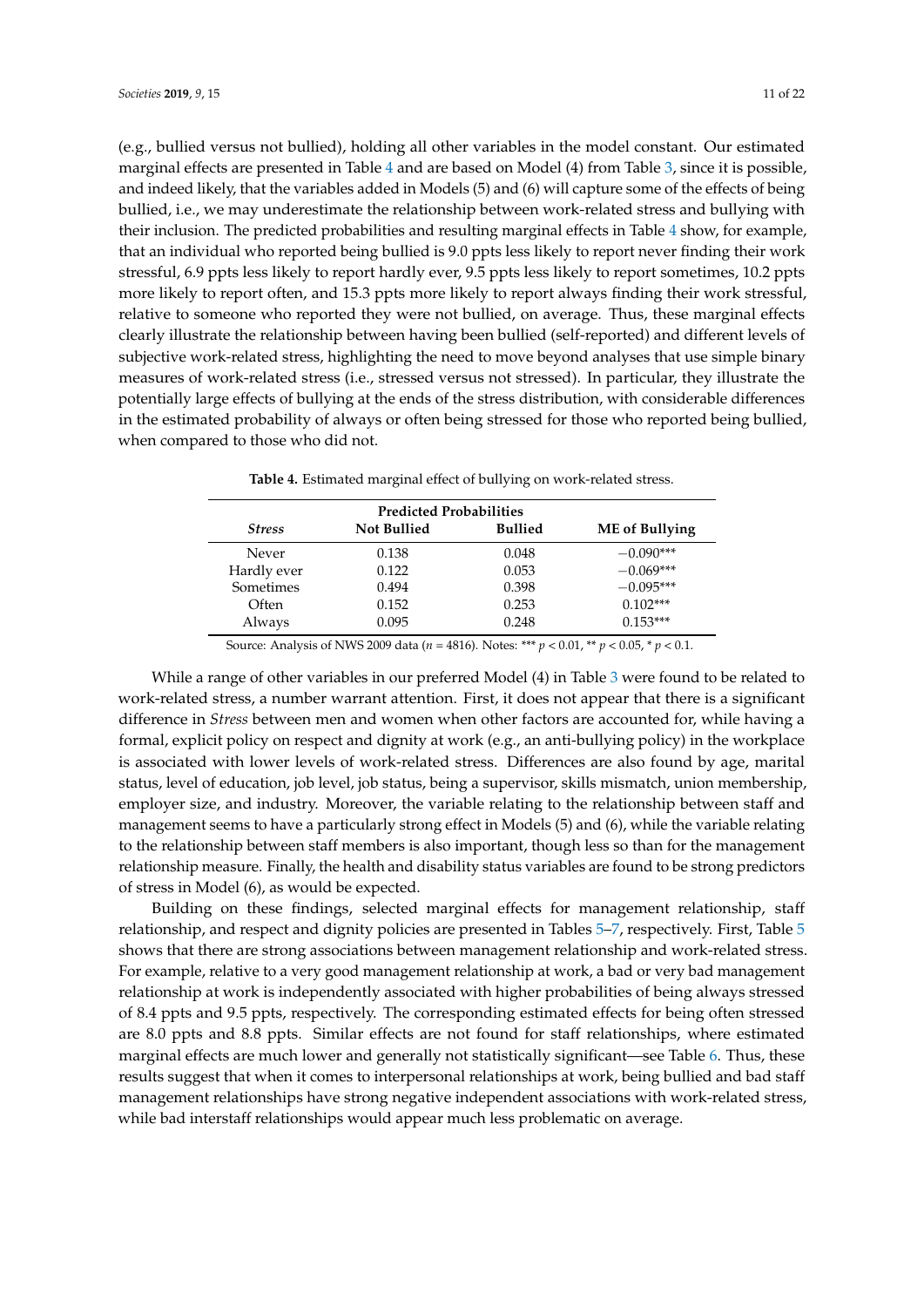|               | <b>Marginal Effects Relative to Very Good Management Relationship</b><br><b>Management Relationship</b> |             |             |             |             |
|---------------|---------------------------------------------------------------------------------------------------------|-------------|-------------|-------------|-------------|
| <b>Stress</b> | Very Good                                                                                               | Good        | Neither     | <b>Bad</b>  | Very Bad    |
| Never         |                                                                                                         | $-0.042***$ | $-0.071***$ | $-0.088***$ | $-0.094***$ |
| Hardly ever   | -                                                                                                       | $-0.024***$ | $-0.044***$ | $-0.057***$ | $-0.062***$ |
| Sometimes     | -                                                                                                       | $0.007**$   | $-0.003$    | $-0.019*$   | $-0.027$    |
| Often         | -                                                                                                       | $0.031***$  | $0.061***$  | $0.080***$  | $0.088***$  |
| Always        |                                                                                                         | $0.027***$  | $0.058***$  | $0.084***$  | $0.095***$  |
|               |                                                                                                         |             |             |             |             |

<span id="page-11-0"></span>**Table 5.** Estimated marginal effect of relationship between management/staff on work-related stress.

Source: Analysis of NWS 2009 data (*n* = 4816). Notes: \*\*\* *p* < 0.01, \*\* *p* < 0.05, \* *p* < 0.1.

| Table 6. Estimated marginal effect of relationship between staff on work-related stress. |  |  |  |
|------------------------------------------------------------------------------------------|--|--|--|
|------------------------------------------------------------------------------------------|--|--|--|

<span id="page-11-2"></span>

|               |                          |          | <b>Marginal Effects Relative to Very Good Staff Relationship</b><br><b>Staff Relationship</b> |            |          |
|---------------|--------------------------|----------|-----------------------------------------------------------------------------------------------|------------|----------|
| <b>Stress</b> | Very Good                | Good     | Neither                                                                                       | <b>Bad</b> | Very Bad |
| Never         |                          | 0.006    | $-0.018$                                                                                      | $-0.035*$  | $-0.030$ |
| Hardly ever   |                          | 0.003    | $-0.011$                                                                                      | $-0.023*$  | $-0.020$ |
| Sometimes     | $\overline{\phantom{0}}$ | 0.000    | $-0.003$                                                                                      | $-0.011$   | $-0.009$ |
| Often         |                          | $-0.005$ | 0.016                                                                                         | $0.032*$   | 0.028    |
| Always        |                          | $-0.005$ | 0.017                                                                                         | 0.037      | 0.031    |

Source: Analysis of NWS 2009 data (*n* = 4816). Notes: \*\*\* *p* < 0.01, \*\* *p* < 0.05, \* *p* < 0.1.

Table [7](#page-11-1) presents a similar analysis for the presence (or not) of a formal, explicit policy on respect and dignity at work (e.g., an anti-bullying policy). Overall, while the estimated marginal effects are statistically significant, the magnitudes of effects are less than for those reported in Tables [4](#page-10-0) and [5.](#page-11-0) In other words, the existence of a policy does not seem to have a large independent effect on the work-related stress distribution. However, this estimate is conditional on self-reported experience of having been bullied and is therefore likely an underestimate of the effectiveness of such policies, if such policies lead to reductions in the prevalence of bullying.

<span id="page-11-1"></span>Table 7. Estimated marginal effect of formal policy on respect and dignity at work on workrelated stress.

| <b>Predicted Probabilities</b> |                  |        |                     |  |  |
|--------------------------------|------------------|--------|---------------------|--|--|
| <b>Stress</b>                  | <b>No Policy</b> | Policy | <b>ME</b> of Policy |  |  |
| Never                          | 0.113            | 0.136  | $0.024***$          |  |  |
| Hardly ever                    | 0.105            | 0.119  | $0.015***$          |  |  |
| Sometimes                      | 0.480            | 0.484  | 0.004               |  |  |
| Often                          | 0.176            | 0.156  | $-0.020***$         |  |  |
| Always                         | 0.126            | 0.105  | $-0.022**$          |  |  |

Source: Analysis of NWS 2009 data (*n* = 4816). Notes: \*\*\* *p* < 0.01, \*\* *p* < 0.05, \* *p* < 0.1.

Although Table [3](#page-9-0) suggests little or no difference in work-related stress by gender once other variables are controlled for, an interesting question arises as to whether the effects on work-related stress of bullying, or indeed management and staff relationships, differ by gender. This question can be assessed empirically in a number of ways. One approach involves the inclusion of interaction terms between gender and one or more of the bullying and relationship variables, while a second approach involves the estimation of separate models for males and females and an examination of differences in ORs and marginal effects across models. In our analysis, we adopted both approaches and found the general pattern of results and main conclusions to be similar. For reasons of space, we do not include all results (which are available on request from the authors) but summarise the main findings here and include a range of illustrative marginal effects by gender in Appendix [B.](#page-16-2)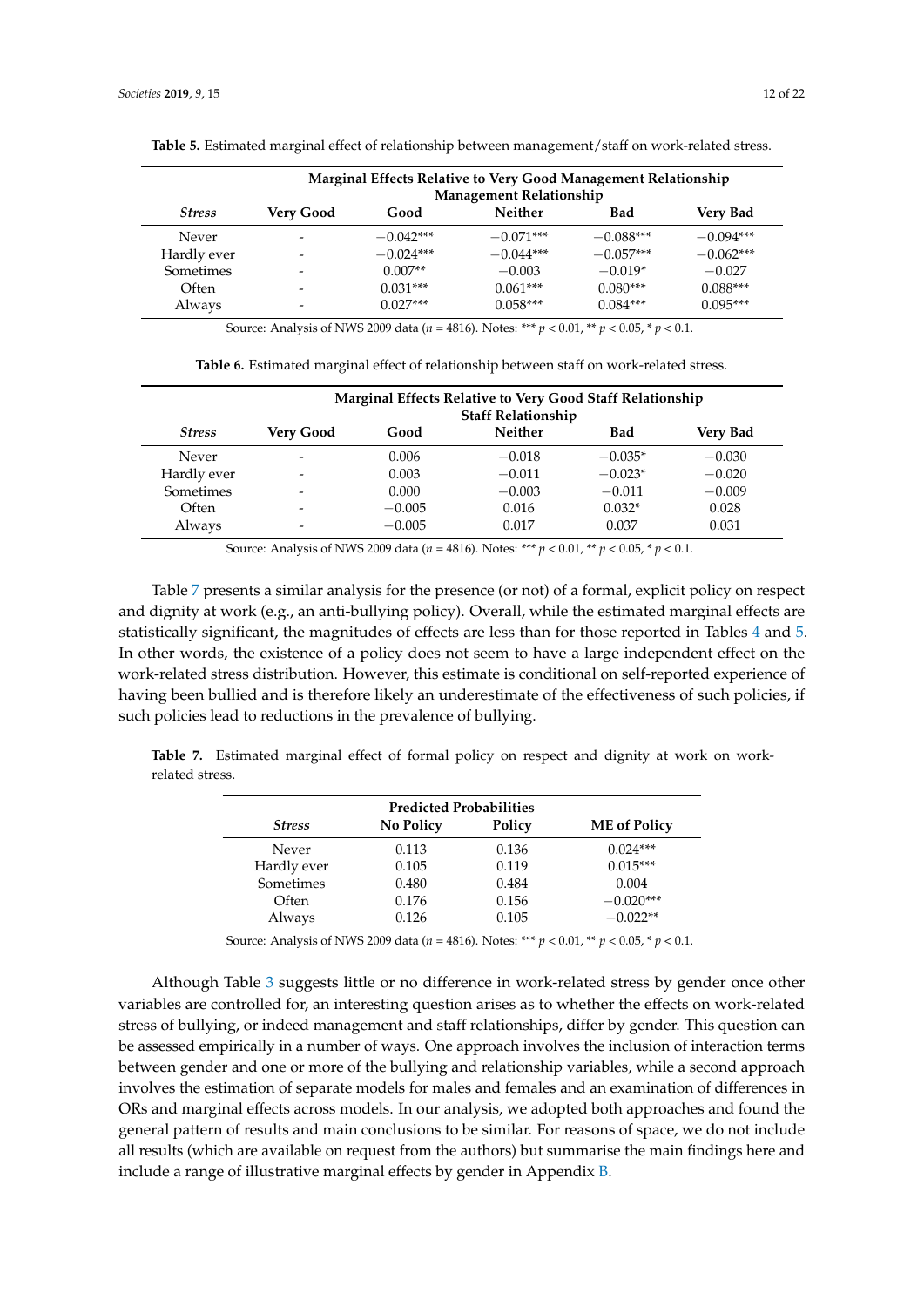For example, Table [A4](#page-17-0) presents estimated marginal effects of being bullied on work-related stress separately for females and males. These effects are derived from separate models estimated by gender and are consistent with marginal effects estimated from models that include interaction terms between gender and bullying. They show that there is little difference in the effect of being bullied (self-reported) on work-related stress by gender. While the marginal effects are larger in magnitude for males than for females, differences are not statistically significant (results not presented).

A very different story is evident when considering differences in the effects of the relationship between management and staff by gender. Overall, the results in Tables [A5](#page-17-1) and [A6](#page-17-2) suggest that relative to a very good management relationship, a bad or very bad management relationship has a much stronger association with greater levels of work-related stress for females than for males. These differences are statistically significant and suggest that this form of interpersonal relationship may be much more detrimental for women than for men. There is some evidence of differences between women and men in the effects of bad and very bad staff relationships on work-related stress, though the magnitudes of effects and differences are not as large as for management relationships, and effects and differences tend not to be statistically significant—see Tables [A7](#page-17-3) and [A8.](#page-17-4) Thus, while there is some limited evidence that a generally bad relationship between staff may have worse implications for women than for men, the evidence for this is not as strong as for management and staff relationships.

## **4. Discussion**

## *4.1. Main Findings*

This article considers the relationship between subjective work-related stress and self-reported experience of being bullied in the Irish workplace. Amongst the main findings are that employees who reported that they were bullied were considerably more likely to report that they were often or always stressed, while bad and very bad relationships between management and staff were also associated with greater stress. These findings support the argument that positive relationships between group members are essential for individual and organisational health [\[47\]](#page-19-21) and that a lack of social support and/or negative work relationships are significant stressors in the workplace [\[48\]](#page-19-22). Considerable empirical evidence supports the link between leadership style and employee affective well-being and stress [\[49](#page-20-0)[,50\]](#page-20-1), with negative leader behaviours such as low support, abuse, and control linked with stress and negative outcomes for employees [\[49\]](#page-20-0). Notably, co-worker support had little independent effect on stress in our study, though the extant literature in this area has been inconsistent [\[51\]](#page-20-2). Therefore, more research may be required on this issue, including an examination of any differences across sectors.

While many studies have examined gender differences in stress, with inconsistent results, Russell, Fahy, Maître, and Watson [\[2\]](#page-18-1) have noted that few studies have examined whether gender differences are evident in how individual stressors affect men and women. Therefore, our examination of gender differences in stress reactions to bullying and poor interpersonal relationships in the workplace adds to the knowledge base. Although the findings revealed no significant independent gender differences in stress and stress due to bullying, significant gender differences were found in response to bad management relationships, with the effects of bad management relationships much more pronounced for women than they are for men. This finding may be explained with reference to known gender differences in the use of social support. Evidence suggests that women are more likely to seek out social support [\[52,](#page-20-3)[53\]](#page-20-4) and rate social support as more important than men [\[54\]](#page-20-5). Therefore, this could imply that in a situation where social support is lacking or interpersonal relationships are poor, there is greater potential for negative effects, such as increased stress [\[51\]](#page-20-2).

We also found that the presence (or not) of a formal, explicit policy on respect and dignity at work (e.g., an anti-bullying policy) was independently associated with lower levels of work-related stress, though the estimated marginal effects (direct effects) were relatively small. However, it should be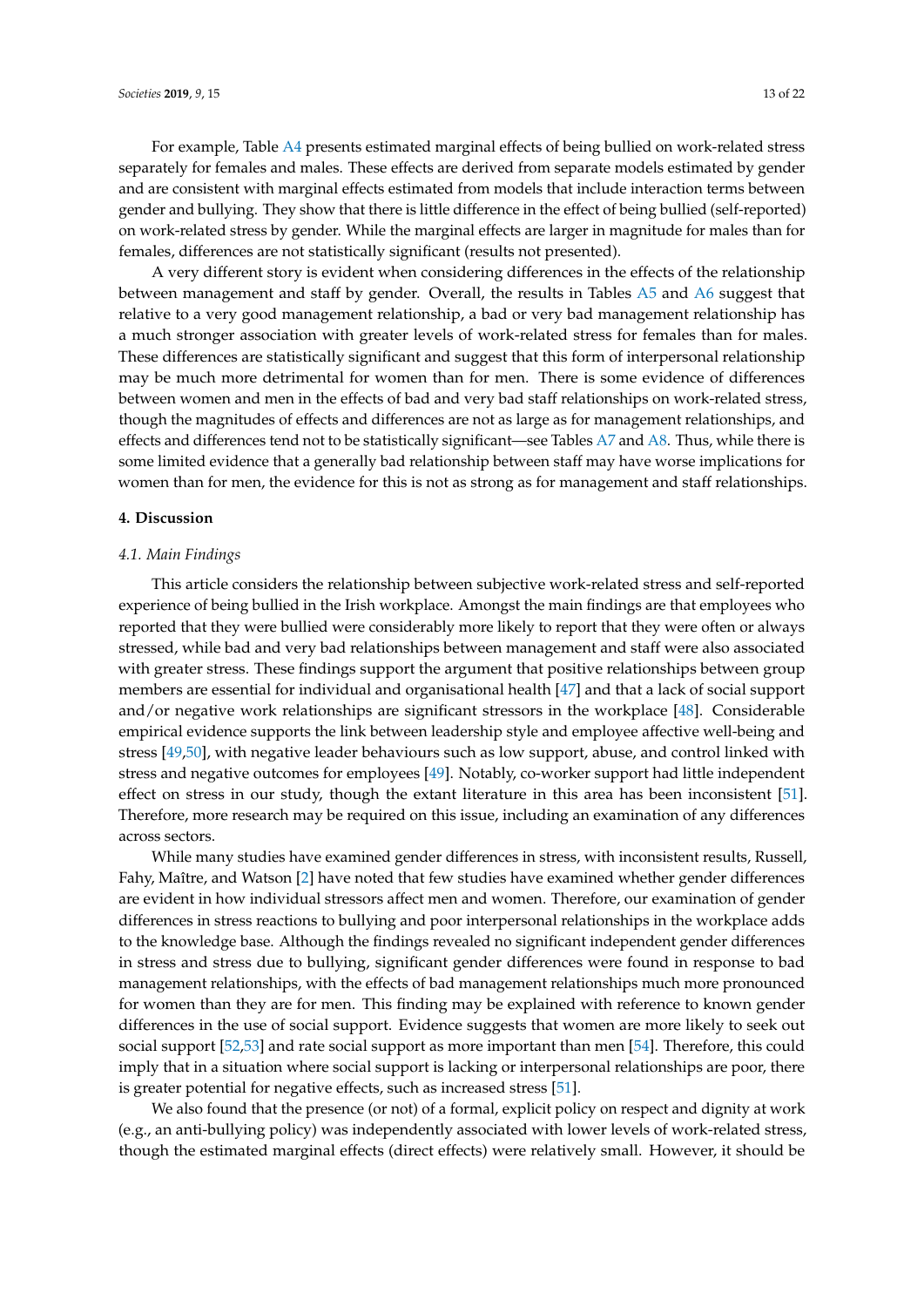borne in mind that this finding is in addition to any reductions in work-related stress that are brought about by reduced rates of bullying from such policies (indirect effects).

## *4.2. Policy Implications*

Overall, given the high and increasing rates of workplace bullying in Ireland, our findings further highlight the need for a greater public policy response in the area. The uncontrollable nature of the process of bullying, and the personal directedness of it, make it a particularly problematic workplace stressor. Policy developments in Ireland in this area began with the establishment of the 1999 Taskforce on the Prevention of Workplace Bullying and the 2004 Expert Advisory Group on Workplace Bullying. Both the Taskforce and the Expert Advisory Group highlighted the inadequacies in the current Irish framework and recommended the consolidation of legislative powers to agencies charged with enforcing health and safety policies [\[55\]](#page-20-6). However, they did not recommend the introduction of legislation at the time, instead concentrating more on the provision of guidance for employers, given the lack of evidence on the impact of specific anti-bullying legislation on bullying rates [\[56\]](#page-20-7).

Further policy efforts aimed at stemming discrimination and harassment within the Irish workplace include the Employment Equality Acts 1998–2015, the 2007 Code of Practice for Employers and Employees on the Prevention and Resolution of Bullying at Work, as well as the 2009 Codes of Practice on Sexual Harassment and Harassment at Work [\[57\]](#page-20-8). The development of Codes of Practice to address bullying and harassment in the workplace are welcome and necessary, providing a standard for employers to comply with. Codes of Practice set out the responsibilities of employers and employees, in the context of national legislation, in preventing and resolving bullying or harassment [\[58\]](#page-20-9). Codes are not legally binding, though failure to create and review policies and procedures as recommended would leave an organisation very exposed should a case be taken against them. Codes of Practice have been commended as a good example of cooperation with government and social partners [\[59\]](#page-20-10). However, in practice, Irish employers are currently in a situation where they have to decide which of two bullying Codes of Practice to apply, as well as the implementation of the Code of Practice on Sexual Harassment and Harassment at Work. Furthermore, adherence to the Codes of Practice is voluntary, and breaches of them are difficult to address in the legal system, thus acting as a barrier for individuals seeking redress [\[33\]](#page-19-7).

The use of Dignity at Work Charters and/or anti-bullying policies as outlined in the Codes of Practice are important visible standards for interpersonal behaviour. These typically communicate a no-tolerance approach to bullying, provide specific guidelines for the prevention of bullying, and outline procedures for handling complaints. However, evidence of their effectiveness is mixed. O'Connell, Calvert, and Watson [\[36\]](#page-19-10) found that the presence of a policy was associated with lower levels of bullying, while others have questioned their effectiveness [\[60,](#page-20-11)[61\]](#page-20-12). The weak relationship between bullying policy and bullying levels is likely to be due to the fact that anti-bullying or Dignity at Work policies constitute a 'complex intervention' [\[62\]](#page-20-13), and there are many contextual factors at play. Awareness of policy is a prerequisite for use, as are supportive actions, such as behavioural modelling, acting on complaints, and the provision of suitable training [\[59,](#page-20-10)[63\]](#page-20-14). Indeed, where implementation gaps exist between the written policy and what occurs in practice, then the policies may be perceived as meaningless, potentially reducing employee trust in management and increasing frustration [\[37\]](#page-19-11).

On one hand, it could be argued that the Irish regulatory body should concentrate efforts on increasing employer awareness on the benefits of adhering to guidance on preventing bullying and stress in workplaces. Specifically, the Work Positive tool designed by the Health and Safety Authority (HAS) provides a means for organisations to identify and measure stressors, including bullying and psychological strain, and devise prioritised action plans to address significant issues. The Work Positive Tool is based on a similar intervention introduced in the UK, the Management Standards approach. Both interventions involve facilitating a risk assessment based on evidence-informed, organisational-level predictors of work-related stress, and the development of an action plan to address the causative factors in an organisation. Evidence is accumulating that a combination of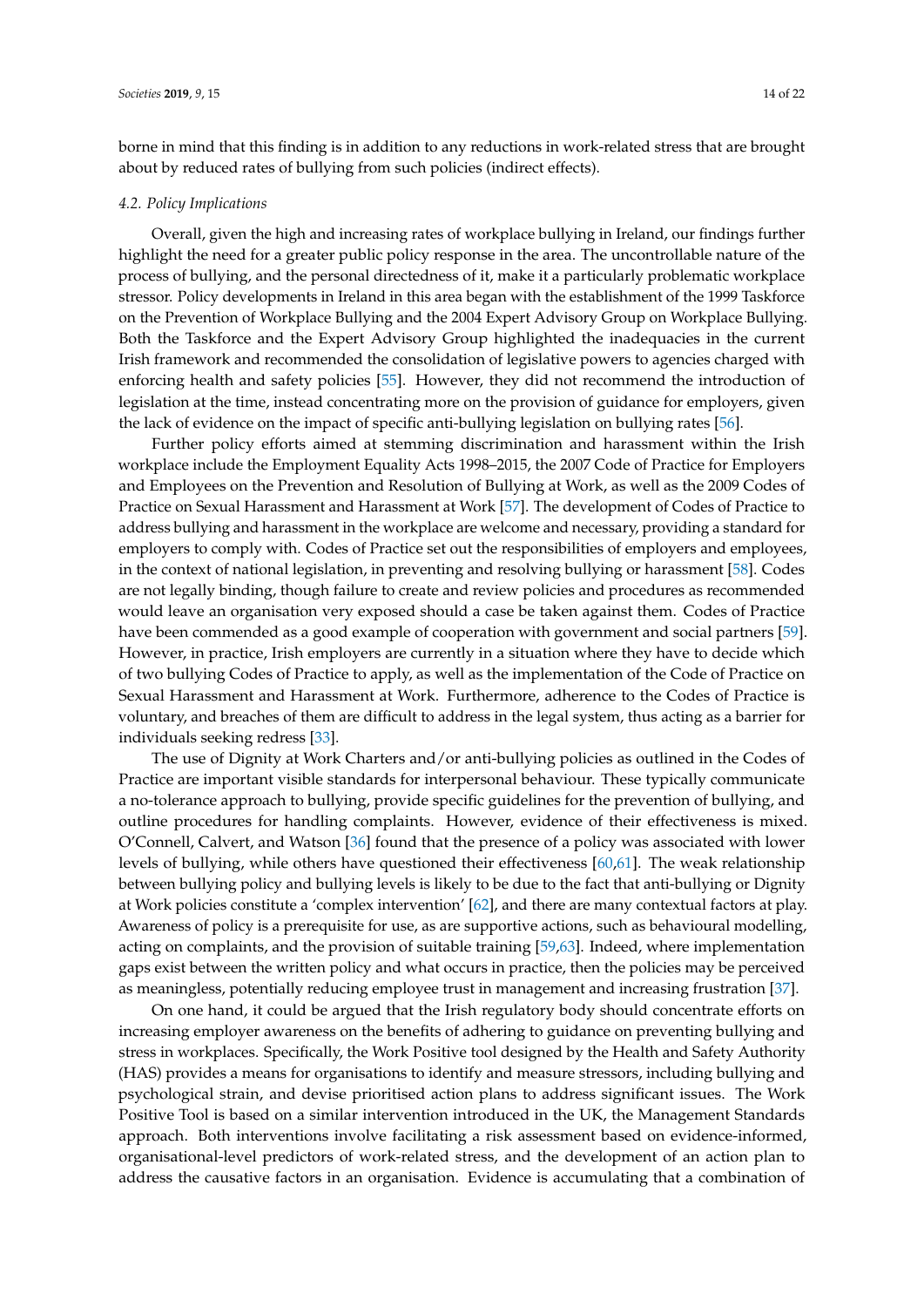individual and organisational focused interventions is better placed to address work-related stress [\[64\]](#page-20-15) and have longer lasting effects than individually focused interventions for burnout [\[65\]](#page-20-16). Organisations should consider the use of such tools, generally available with supports from the HSE (UK) and HSA (Ireland). With regard to specific interventions to reduce workplace bullying, systematic reviews indicate that few interventions that have been evaluated have, to date, shown a positive impact on bullying levels [\[66](#page-20-17)[,67\]](#page-20-18). The best evidence at present is for an intervention designed specifically to address incivility (rude and aggressive interpersonal behaviour, which can be a precursor to bullying), which is underpinned by a participative, preventative approach. On the other hand, it has been strongly argued that specific legislative provision is required, an argument based on the notion that legislative silence sends the wrong message to employers and society [\[68\]](#page-20-19), although this is likely to be strongly opposed by relevant stakeholder groups, as was the case previously in 1999 and 2004 [\[33\]](#page-19-7). Therefore, given the increasing rate of work-related stress reported in Ireland and the significant proportion of the workforce affected by workplace bullying, it may be timely to review the Irish legislation and policy, including an evaluation of current Codes of Practice and employer awareness.

#### *4.3. Limitations*

In terms of limitations to our analysis, a number of caveats should be borne in mind. First, the study relies on self-reported data and, therefore, the results may be influenced by common method variance. Furthermore, both our dependent and key independent variables are single item measures, and this is potentially problematic for a number of reasons. For example, research has shown that self-labelling style bullying questions with a definition, as employed here, tend to obtain lower estimates of bullying in comparison with other methods, e.g., behavioural checklists [\[69\]](#page-20-20). This is because, while generally acceptable as a measure, self-labelling measures of bullying may invoke various defence strategies associated with 'victimhood'. As a result, this should be borne in mind in the context of the associations explored within our study. Similarly, by using a single item measure of stress, differences in sources of stress among respondents are not reflected. For example, some studies note that men and women may be affected and appraise stressors differently [\[70](#page-20-21)[,71\]](#page-21-0).

Another limitation of our analysis is that our survey data are from 2009. However, there is no recent dataset available for Ireland of which we are aware that contains the large sample size and rich array of variables required to undertake our analysis. We also acknowledge that since our data are cross-sectional in nature, the results from our econometric models represent independent associations, as opposed to causal effects. We are unaware of suitable instrumental variables or natural experiments that would allow us to convincingly identify the causal effect of bullying and workplace relationships on work-related stress, though this is something that should be prioritised in future research. We are also unaware of any relevant panel/longitudinal data that would allow us to control for time-invariant individual-level heterogeneity.

Nonetheless, despite these limitations, our study adds to the evidence base suggesting that when contextual variables are controlled for, gender differences in work-related stress are not found and that more research examining gender differences in the relationships between stress and exposure to specific stressors is warranted. We highlight that employees who reported that they were bullied were considerably more likely to report that they were often or always stressed, and that bad and very bad relationships between management and staff were also significantly associated with greater stress, particularly for female employees. Thus, our study confirms the need to find and implement robust interventions that include but go beyond the development and dissemination of a policy document, as well as pay due attention to implementation factors. Finally, the lack of gender differences evident in experience of bullying found in this study also adds to the evidence base suggesting that larger-scale, representative studies are less likely to report gender differences across the working population [\[72\]](#page-21-1).

**Author Contributions:** Conceptualisation, M.M. and J.C.; Methodology, M.M. and J.C; Formal analysis, M.M and J.C; Writing—original draft preparation, J.C., M.H., V.H., M.M. and S.W.; Writing—review and editing, J.C., M.H., V.H., and S.W.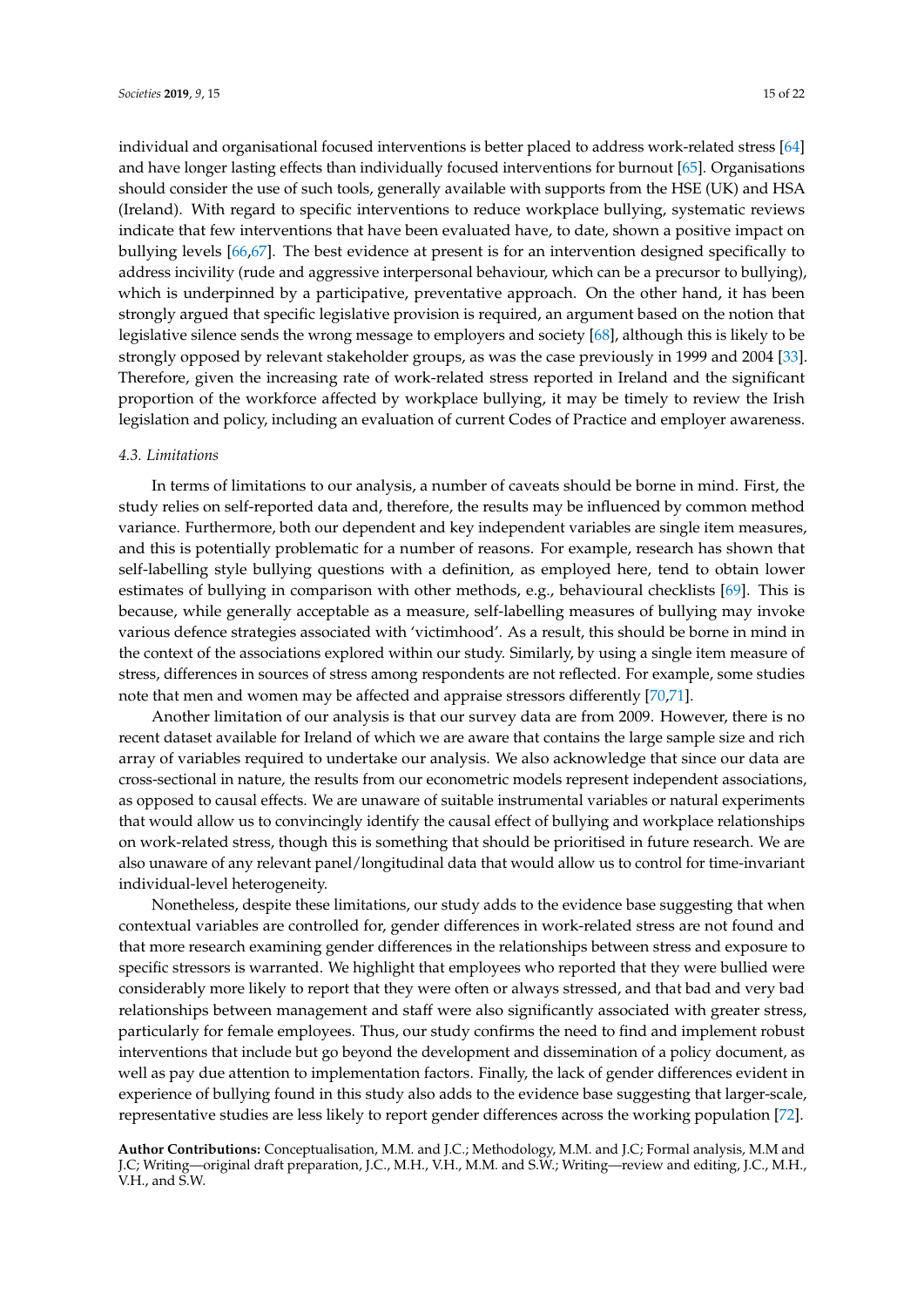**Funding:** This research received no external funding.

**Conflicts of Interest:** The authors declare no conflict of interest.

# <span id="page-15-0"></span>**Appendix A 'Psychological Approach' to the Conceptualisation of Work-Related Stress**

**Table A1.** Stressful characteristics of work.

| Category                            | <b>Conditions Defining Hazard</b>                                                                                                                                                   |
|-------------------------------------|-------------------------------------------------------------------------------------------------------------------------------------------------------------------------------------|
| <b>Content of Work</b>              |                                                                                                                                                                                     |
| Work Environment and Equipment      | Problems regarding the reliability, availability, suitability<br>and maintenance or repair of both equipment and<br>facilities.                                                     |
| Task Design                         | Lack of variety or short work cycles, fragmented or<br>meaningless work, underuse of skills, high uncertainty.                                                                      |
| Workload/Work Pace                  | Work overload or underload, lack of control over pacing,<br>high levels of time pressure.                                                                                           |
| <b>Work Schedule</b>                | Shift working, inflexible work schedules, unpredictable<br>hours, long or unsocial hours.                                                                                           |
| <b>Context of Work</b>              |                                                                                                                                                                                     |
| Organisational Culture and Function | Poor communication, low levels of support for<br>problem-solving and personal development, lack of<br>definition of organisational objectives.                                      |
| Role in Organisation                | Role ambiguity and role conflict, responsibility for<br>people.                                                                                                                     |
| Career Development                  | Career stagnation and uncertainty, under-promotion or<br>over-promotion, poor pay, job insecurity, low social value<br>of work.                                                     |
| Decision Latitude/Control           | Low participation in decision-making, lack of control<br>over work (control, particularly in the form of<br>participation, is also a contextual and wider<br>organisational issue). |
| Interpersonal Relationships at Work | Social or physical isolation, poor relationships with<br>superiors, interpersonal conflict, lack of social support.                                                                 |
| Home-work Interface                 | Conflicting demands of work and home, low support at<br>home, dual career problems.                                                                                                 |

Source: Adopted from Cox, Griffiths, and Rial-González [\[22\]](#page-18-22).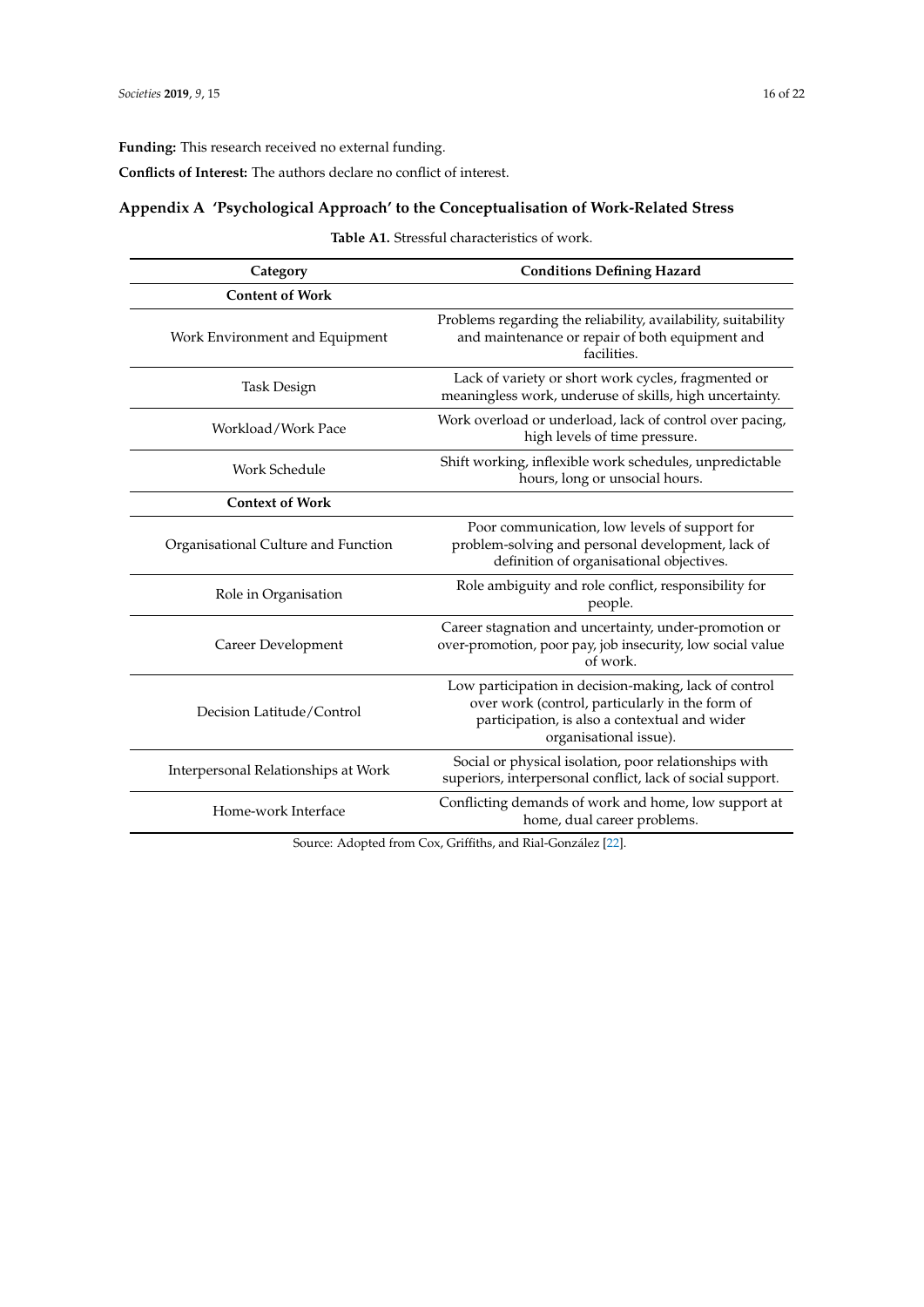## **Appendix B Additional Analysis**

|                |       |       |                         | <b>Females</b> |       |       |       |              |       | <b>Males</b>            |       |       |       |       |       | All                            |       |       |
|----------------|-------|-------|-------------------------|----------------|-------|-------|-------|--------------|-------|-------------------------|-------|-------|-------|-------|-------|--------------------------------|-------|-------|
|                |       |       | Management Relationship |                |       |       |       |              |       | Management Relationship |       |       |       |       |       | <b>Management Relationship</b> |       |       |
|                | VG    | G     |                         | B              | VB    | All   | VG    | $\mathbf{r}$ | N     | В                       | VB    | All   | VG    | G     | N     | B                              | VВ    | All   |
| <b>Stress</b>  |       |       |                         |                |       |       |       |              |       |                         |       |       |       |       |       |                                |       |       |
| Never          | 18.14 | 10.56 | 9.16                    | 4.03           | 6.98  | 12.58 | 20.93 | 13.65        | 9.05  | 6.38                    | 9.09  | 14.40 | 19.32 | 12.09 | 9.10  | 5.17                           | 7.98  | 13.44 |
| Hardly ever    | 15.58 | 11.64 | 6.54                    | 5.37           | 3.49  | 11.72 | 13.95 | 1.19         | 9.05  | 11.35                   | 7.79  | 11.48 | 14.89 | 11.42 | 7.86  | 8.28                           | 5.52  | 11.60 |
| Sometimes      | 47.49 | 51.66 | 46.86                   | 41.61          | 32.56 | 48.26 | 43.17 | 52.32        | 51.19 | 42.55                   | 45.45 | 48.70 | 45.66 | 51.99 | 49.13 | 42.07                          | 38.65 | 48.47 |
| Often          | 12.70 | 16.56 | 19.37                   | 22.82          | 17.44 | 15.94 | 14.53 | 15.47        | LZ.62 | 21.28                   | 12.99 | 15.80 | 13.48 | 16.02 | 18.45 | 22.07                          | 15.34 | 15.87 |
| Always         | 6.08  | 9.58  | 18.06                   | 26.17          | 39.53 | 11.50 | 7.41  | 7.37         | 13.10 | 18.44                   | 24.68 | 9.63  | 6.65  | 8.48  | 15.46 | 22.41                          | 32.52 | 10.61 |
| <i>p-value</i> |       |       | 0.000                   |                |       |       |       |              | 0.000 |                         |       |       |       |       | 0.000 |                                |       |       |
| Obs            | 937   | 1117  | 382                     | 149            | -86   | 2679  | 688   | 1099         | 420   | 141                     | 77    | 2431  | 1625  | 2216  | 802   | 290                            | 163   | 5110  |

**Table A2.** Cross tabulations of stress and management relationship by gender and overall (%).

Source: Analysis of NWS 2009 data. Notes: *p*-values are from Pearson chi-squared tests for differences in *Stress* across groups. *VG* denotes very good; *G* denotes good; *N* denotes neither good nor bad; *B* denotes bad; *VB* denotes very bad. The table excludes 14 missing observations for the variable *Management Relationship*.

<span id="page-16-2"></span><span id="page-16-0"></span>

|                | <b>Females</b> |       |                           |       |       | <b>Males</b> |       |       |                           |       | All   |       |       |       |                           |       |       |       |
|----------------|----------------|-------|---------------------------|-------|-------|--------------|-------|-------|---------------------------|-------|-------|-------|-------|-------|---------------------------|-------|-------|-------|
|                |                |       | <b>Staff Relationship</b> |       |       |              |       |       | <b>Staff Relationship</b> |       |       |       |       |       | <b>Staff Relationship</b> |       |       |       |
|                | VG             | G.    |                           | B     | VB    | All          | VG    | G     | N                         | B     | VB    | All   | VG    | G.    | N                         | В     | VB    | All   |
| <b>Stress</b>  |                |       |                           |       |       |              |       |       |                           |       |       |       |       |       |                           |       |       |       |
| Never          | 16.06          | 10.59 | 6.67                      | 3.85  | 7.69  | 12.58        | 17.44 | 13.57 | 9.84                      | 0.00  | 9.09  | 14.40 | 16.66 | 12.10 | 8.20                      | 2.11  | 8.33  | 13.44 |
| Hardly ever    | 14.54          | 10.75 | 5.13                      | 3.85  | 0.00  | 11.72        | 12.24 | 11.14 | 8.74                      | 16.28 | 18.18 | 11.48 | 13.54 | 10.95 | 6.88                      | 9.47  | 8.33  | 11.60 |
| Sometimes      | 47.46          | 49.49 | 49.74                     | 36.54 | 30.77 | 48.26        | 47.34 | 50.42 | 45.36                     | 32.56 | 45.45 | 48.70 | 47.41 | 49.96 | 47.62                     | 34.74 | 37.50 | 48.47 |
| Often          | 13.74          | 17.88 | 14.87                     | 23.08 | 23.08 | 15.94        | 13.97 | 16.00 | 22.40                     | 25.58 | 0.00  | 15.80 | 13.84 | 16.92 | 18.52                     | 24.21 | 12.50 | 15.87 |
| Always         | 8.21           | 11.29 | 23.59                     | 32.69 | 38.46 | 11.50        | 9.01  | 8.87  | 13.66                     | 25.58 | 27.27 | 9.63  | 8.56  | 10.06 | 18.78                     | 29.47 | 33.33 | 10.61 |
| <i>p-value</i> |                |       | 0.000                     |       |       |              |       |       | 0.000                     |       |       |       |       |       | 0.000                     |       |       |       |
| Obs            | 1121           | 1275  | 195                       | 52    | 13    | 2679         | 866   | 1319  | 183                       | 43    |       | 2431  | 1987  | 2594  | 378                       | 95    | 24    | 5110  |

Table A3. Cross tabulations of stress and staff relationship by gender and overall (%).

<span id="page-16-1"></span>Source: Analysis of NWS 2009 data. Notes: *p*-values are from Pearson chi-squared tests for differences in *Stress* across groups. *VG* denotes very good; *G* denotes good; *N* denotes neither good nor bad; *B* denotes bad; *VB* denotes very bad. The table excludes 32 missing observations for the variable *Staff Relationship*.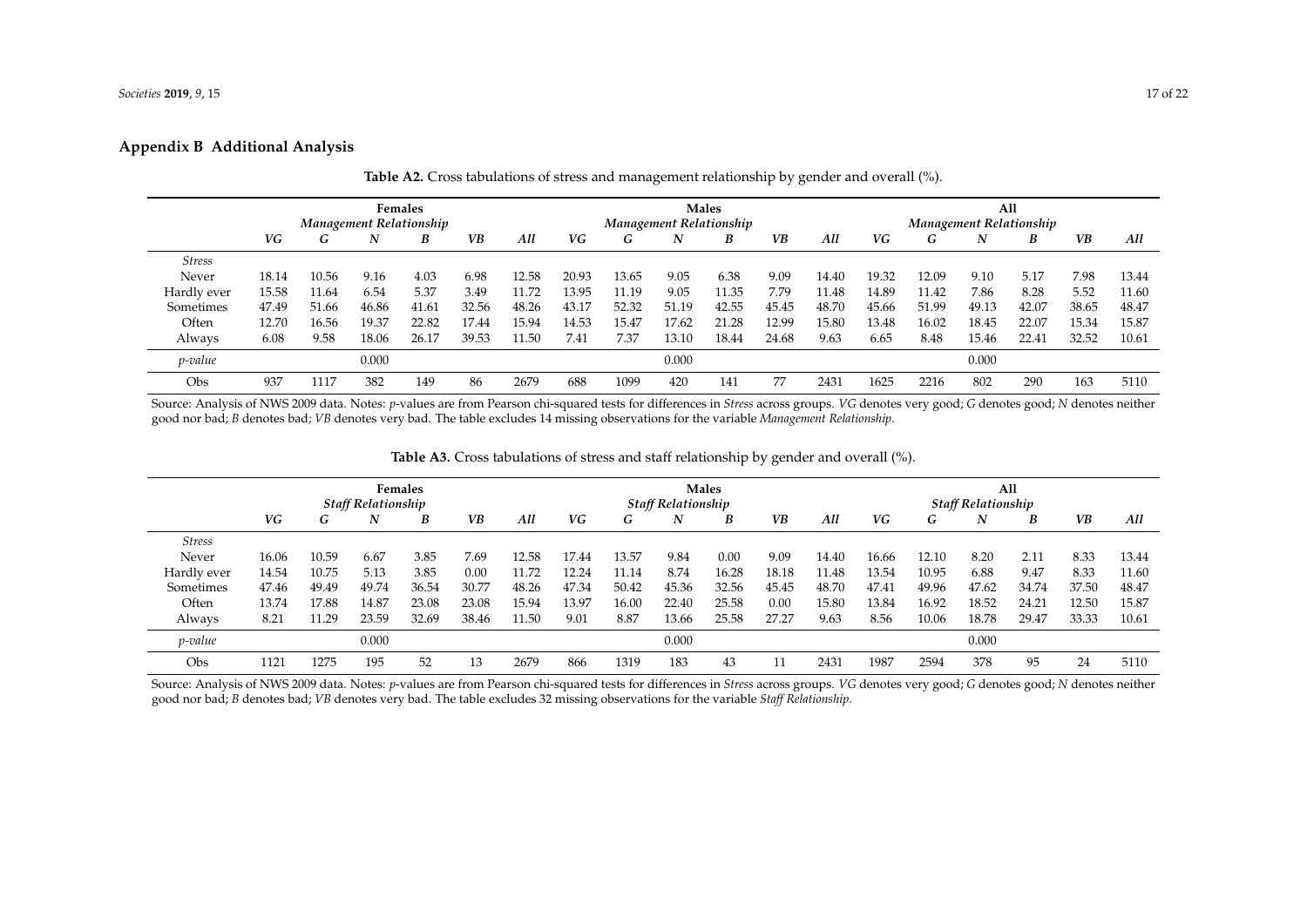|               | <b>ME</b> of Bullying |              |  |  |  |  |  |
|---------------|-----------------------|--------------|--|--|--|--|--|
| <b>Stress</b> | <b>Females</b>        | <b>Males</b> |  |  |  |  |  |
| Never         | $-0.081***$           | $-0.101***$  |  |  |  |  |  |
| Hardly ever   | $-0.067***$           | $-0.071***$  |  |  |  |  |  |
| Sometimes     | $-0.089***$           | $-0.107***$  |  |  |  |  |  |
| Often         | $0.090***$            | $0.115***$   |  |  |  |  |  |
| Always        | $0.146***$            | $0.165***$   |  |  |  |  |  |

<span id="page-17-0"></span>**Table A4.** Estimated marginal effect of bullying on work-related stress—females and males.

Source: Analysis of NWS 2009 data (*n* = 4816). Notes: \*\*\* *p* < 0.01, \*\* *p* < 0.05, \* *p* < 0.1.

<span id="page-17-1"></span>**Table A5.** Estimated marginal effect of relationship between management/staff on work-related stress—females.

|               |                          |             | <b>Management Relationship</b> | Marginal Effects Relative to Very Good Management Relationship |             |
|---------------|--------------------------|-------------|--------------------------------|----------------------------------------------------------------|-------------|
| <b>Stress</b> | Very Good                | Good        | Neither                        | <b>Bad</b>                                                     | Very Bad    |
| Never         |                          | $-0.042***$ | $-0.068***$                    | $-0.089***$                                                    | $-0.105***$ |
| Hardly ever   |                          | $-0.027***$ | $-0.047***$                    | $-0.066***$                                                    | $-0.082***$ |
| Sometimes     |                          | 0.004       | $-0.008$                       | $-0.034*$                                                      | $-0.071**$  |
| Often         |                          | $0.034***$  | $0.061***$                     | $0.088***$                                                     | $0.111***$  |
| Always        | $\overline{\phantom{0}}$ | $0.031***$  | $0.063***$                     | $0.101***$                                                     | $0.148***$  |

Source: Analysis of NWS 2009 data (*n* = 2497). Notes: \*\*\* *p* < 0.01, \*\* *p* < 0.05, \* *p* < 0.1.

<span id="page-17-2"></span>**Table A6.** Estimated marginal effect of relationship between management/staff on work-related Stress—males.

|               |                          |             | <b>Management Relationship</b> | <b>Marginal Effects Relative to Very Good Management Relationship</b> |            |
|---------------|--------------------------|-------------|--------------------------------|-----------------------------------------------------------------------|------------|
| <b>Stress</b> | <b>Very Good</b>         | Good        | Neither                        | <b>Bad</b>                                                            | Very Bad   |
| Never         |                          | $-0.040***$ | $-0.074***$                    | $-0.085***$                                                           | $-0.069**$ |
| Hardly ever   |                          | $-0.020***$ | $-0.040***$                    | $-0.048***$                                                           | $-0.037**$ |
| Sometimes     |                          | $0.008*$    | 0.000                          | $-0.008$                                                              | 0.003      |
| Often         |                          | $0.029***$  | $0.060***$                     | $0.073***$                                                            | $0.055**$  |
| Always        | $\overline{\phantom{0}}$ | $0.023***$  | $0.054***$                     | $0.068***$                                                            | $0.048*$   |

Source: Analysis of NWS 2009 data (*n* = 2319). Notes: \*\*\* *p* < 0.01, \*\* *p* < 0.05, \* *p* < 0.1.

<span id="page-17-3"></span>

|  |  |  |  |  |  | <b>Table A7.</b> Estimated marginal effect of relationship between staff on work-related stress—females. |  |  |  |  |  |
|--|--|--|--|--|--|----------------------------------------------------------------------------------------------------------|--|--|--|--|--|
|--|--|--|--|--|--|----------------------------------------------------------------------------------------------------------|--|--|--|--|--|

|               |                          |          | Marginal Effects Relative to Very Good Staff Relationship<br><b>Staff Relationship</b> |            |          |
|---------------|--------------------------|----------|----------------------------------------------------------------------------------------|------------|----------|
| <b>Stress</b> | Very Good                | Good     | Neither                                                                                | <b>Bad</b> | Very Bad |
| Never         | $\overline{\phantom{0}}$ | 0.002    | $-0.024$                                                                               | $-0.043**$ | $-0.062$ |
| Hardly ever   | $\overline{\phantom{0}}$ | 0.001    | $-0.017$                                                                               | $-0.032*$  | $-0.049$ |
| Sometimes     | $\overline{\phantom{0}}$ | 0.000    | $-0.007$                                                                               | $-0.022$   | $-0.049$ |
| Often         | $\overline{\phantom{0}}$ | $-0.002$ | 0.022                                                                                  | $0.042*$   | 0.064    |
| Always        | $\overline{\phantom{0}}$ | $-0.002$ | 0.026                                                                                  | 0.055      | 0.095    |

Source: Analysis of NWS 2009 data (*N* = 2497). Notes: \*\*\* *p* < 0.01, \*\* *p* < 0.05, \* *p* < 0.1.

<span id="page-17-4"></span>**Table A8.** Estimated marginal effect of relationship between staff on work-related stress—males.

|               | <b>Marginal Effects Relative to Very Good Staff Relationship</b><br><b>Staff Relationship</b> |          |          |          |          |  |  |  |  |
|---------------|-----------------------------------------------------------------------------------------------|----------|----------|----------|----------|--|--|--|--|
| <b>Stress</b> | <b>Very Good</b>                                                                              | Good     | Neither  | Bad      | Very Bad |  |  |  |  |
| Never         |                                                                                               | 0.012    | $-0.009$ | $-0.027$ | 0.036    |  |  |  |  |
| Hardly ever   |                                                                                               | 0.006    | $-0.005$ | $-0.016$ | 0.018    |  |  |  |  |
| Sometimes     |                                                                                               | 0.000    | $-0.001$ | $-0.006$ | $-0.005$ |  |  |  |  |
| Often         | -                                                                                             | $-0.009$ | 0.008    | 0.024    | $-0.027$ |  |  |  |  |
| Always        |                                                                                               | $-0.009$ | 0.007    | 0.025    | $-0.023$ |  |  |  |  |

Source: Analysis of NWS 2009 data (*n* = 2319). Notes: \*\*\* *p* < 0.01, \*\* *p* < 0.05, \* *p* < 0.1.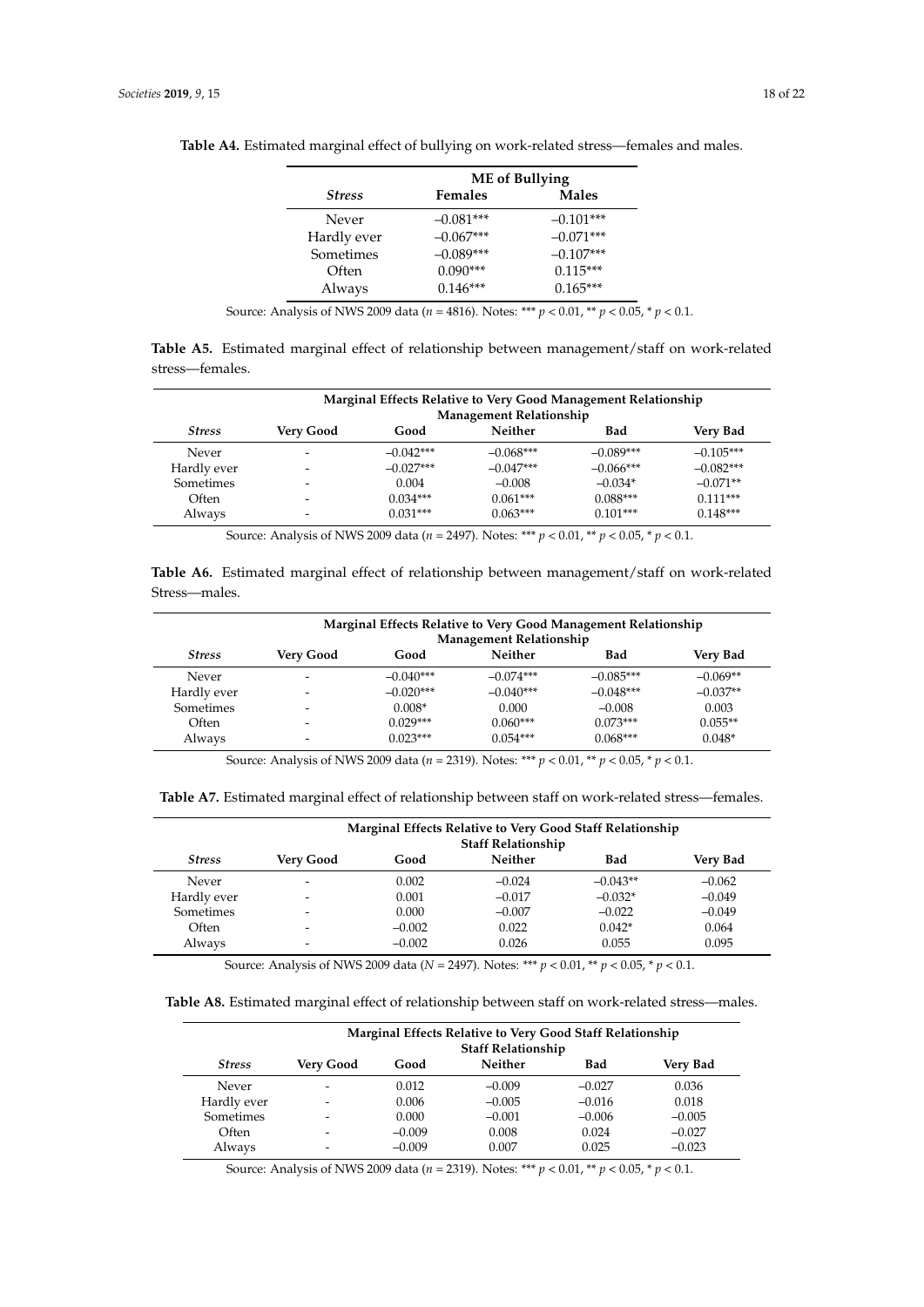## **References**

- <span id="page-18-0"></span>1. ILO. *Workplace Stress: A Collective Challenge*; International Labour Organisation: Geneva, Switzerland, 2016.
- <span id="page-18-1"></span>2. Russell, H.; Fahy, E.; Maitre, B.; Watson, D. *Job Stress and Working Conditions – Ireland in Comparative Perspective*; Economic and Social Research Institute: Dublin, Ireland, 2018.
- <span id="page-18-2"></span>3. European Agency for Safety and Health at Work. *Calculating the Costs of Work-Related Stress and Psychosocial Risks: Literature Review*; Publications Office of the European Union: Luxembourg City, Luxembourg, 2014.
- <span id="page-18-3"></span>4. Russell, H.; Maître, B.; Watson, D. *Work-Related Musculoskeletal Disorders and Stress, Anxiety and Depression in Ireland: Evidence from the QNHS*; Economic and Social Research Institute: Dublin, Ireland, 2016.
- <span id="page-18-4"></span>5. Leka, S.; Jain, A. *Health Impact of Psychosocial Hazards at Work: An Overview*; World Health Organisation: Geneva, Switzerland, 2010.
- <span id="page-18-5"></span>6. Kouvonen, A.; Oksanen, T.; Vahtera, J.; Stafford, M.; Wilkinson, R.; Schneider, J.; Väänänen, A.; Virtanen, M.; Cox, S.J.; Pentti, J. Low workplace social capital as a predictor of depression: The Finnish public sector study. *Am. J. Epidemiol.* **2008**, *167*, 1143–1151. [\[CrossRef\]](http://dx.doi.org/10.1093/aje/kwn067) [\[PubMed\]](http://www.ncbi.nlm.nih.gov/pubmed/18413361)
- <span id="page-18-6"></span>7. Hassard, J.; Teoh, K.R.H.; Visockaite, G.; Dewe, P.; Cox, T. The cost of work-related stress to society: A systematic review. *J. Occup. Health Psychol.* **2018**, *23*, 1–17. [\[CrossRef\]](http://dx.doi.org/10.1037/ocp0000069) [\[PubMed\]](http://www.ncbi.nlm.nih.gov/pubmed/28358567)
- <span id="page-18-7"></span>8. Kawano, Y. Association of job-related stress factors with psychological and somatic symptoms among Japanese hospital nurses: Effect of departmental environment in acute care hospitals. *J. Occup. Health* **2008**, *50*, 79–85. [\[CrossRef\]](http://dx.doi.org/10.1539/joh.50.79) [\[PubMed\]](http://www.ncbi.nlm.nih.gov/pubmed/18285650)
- <span id="page-18-24"></span>9. Quine, L. Workplace bullying in nurses. *J. Health Psychol.* **2001**, *6*, 73–84. [\[CrossRef\]](http://dx.doi.org/10.1177/135910530100600106) [\[PubMed\]](http://www.ncbi.nlm.nih.gov/pubmed/22049239)
- <span id="page-18-8"></span>10. Einarsen, S.; Matthiesen, S.; Skogstad, A. Bullying, burnout and well-being among assistant nurses. *J. Occup. Health Saf. Aust. N. Z.* **1998**, *14*, 563–568.
- <span id="page-18-9"></span>11. Burton, J. *WHO Healthy Workplace Framework and Model: Background and Supporting Literature and Practice*; World Health Organisation: Geneva, Switzerland, 2010.
- <span id="page-18-10"></span>12. Makar-Studzinska, M.; Golonka, C.; Izydorczyk, B. Self-efficacy as a moderator between stress and professional burnout in firefighters. *Intern. J. Res. Public Health* **2019**, *16*, 183. [\[CrossRef\]](http://dx.doi.org/10.3390/ijerph16020183) [\[PubMed\]](http://www.ncbi.nlm.nih.gov/pubmed/30634607)
- <span id="page-18-11"></span>13. Salami, S. Job stress and burnout among lecturers: personality and social support as moderators. *Asian Soc. Sci.* **2011**, *7*, 110. [\[CrossRef\]](http://dx.doi.org/10.5539/ass.v7n5p110)
- <span id="page-18-12"></span>14. Day, A.; Crown, S.N.; Ivany, M. Organisational change and employee burnout: The moderating effects of support and job control. *Saf. Sci.* **2017**, *100*, 4–12. [\[CrossRef\]](http://dx.doi.org/10.1016/j.ssci.2017.03.004)
- <span id="page-18-13"></span>15. Johnson, S.; Cooper, C.; Cartwright, S.; Donald, I.; Taylor, P.; Millet, C. The experience of work-related stress across occupations. *J. Manag. Psychol.* **2005**, *20*, 178–187. [\[CrossRef\]](http://dx.doi.org/10.1108/02683940510579803)
- <span id="page-18-14"></span>16. HSE. *Costs to Britain of Workplace Fatalities and Self-Reported Injuries and Ill Health in 2013/14*; Health and Safety Executive: London, UK, 2004.
- <span id="page-18-15"></span>17. Shain, M. *Stress at Work, Mental Injury and the Law in Canada: A Discussion Paper for the Mental Health Commission of Canada*; Mental Health Commission of Canada: Calgary, Canada, 2009.
- <span id="page-18-16"></span>18. Irish Statute Book. Safety, Health and Welfare at Work Act. 1989. Available online: [http://www.](http://www.irishstatutebook.ie/eli/1989/act/7/enacted/en/html) [irishstatutebook.ie/eli/1989/act/7/enacted/en/html](http://www.irishstatutebook.ie/eli/1989/act/7/enacted/en/html) (accessed on 8 February 2019).
- <span id="page-18-17"></span>19. Irish Statute Book. Organisation of Working Time Act. 1997. Available online: [http://www.irishstatutebook.](http://www.irishstatutebook.ie/eli/1997/act/20/enacted/en/html) [ie/eli/1997/act/20/enacted/en/html](http://www.irishstatutebook.ie/eli/1997/act/20/enacted/en/html) (accessed on 8 February 2019).
- <span id="page-18-18"></span>20. European Social Partners. *Implementation of the European Autonomous Framework Agreement on Work-Related Stress*; European Social Partners: Brussels, Belgium, 2008.
- <span id="page-18-19"></span>21. Karasek, R.A. Job demands, job decision latitude, and mental strain: Implications for job redesign. *Adm. Sci. Q.* **1979**, *24*, 285–308. [\[CrossRef\]](http://dx.doi.org/10.2307/2392498)
- <span id="page-18-22"></span>22. Siegrist, J. Adverse health effects of high-effort/low-reward conditions. *J. Occup. Health Psychol.* **1996**, *1*, 27–41. [\[CrossRef\]](http://dx.doi.org/10.1037/1076-8998.1.1.27) [\[PubMed\]](http://www.ncbi.nlm.nih.gov/pubmed/9547031)
- <span id="page-18-23"></span>23. Demerouti, E.; Bakker, A.B.; Nachreiner, F.; Schaufeli, W.B. The job demands-resources model of burnout. *J. Appl. Psychol.* **2001**, *86*, 499–512. [\[CrossRef\]](http://dx.doi.org/10.1037/0021-9010.86.3.499) [\[PubMed\]](http://www.ncbi.nlm.nih.gov/pubmed/11419809)
- <span id="page-18-20"></span>24. Lim, S.; Cortina, L.M.; Magley, V.J. Personal and workgroup incivility: Impact on work and health outcomes. *J. Appl. Psychol.* **2008**, *93*, 95–107. [\[CrossRef\]](http://dx.doi.org/10.1037/0021-9010.93.1.95) [\[PubMed\]](http://www.ncbi.nlm.nih.gov/pubmed/18211138)
- <span id="page-18-21"></span>25. Cox, T.; Griffiths, A.; Rial-González, E. *Research on Work-Related Stress*; Office for Official Publications of the European Communities: Luxembourg City, Luxembourg, 2000.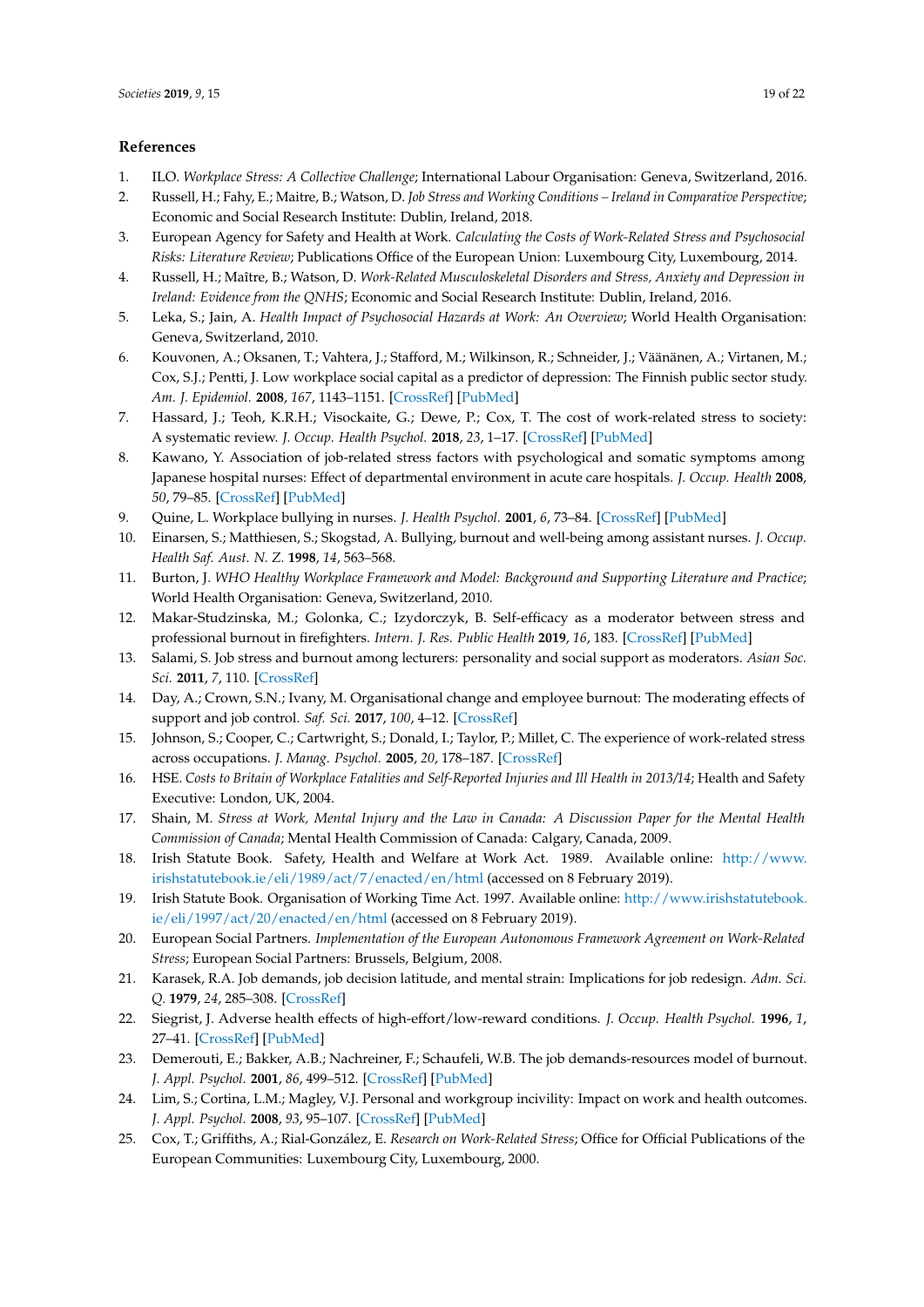- <span id="page-19-0"></span>26. La Torre, G.; Sestili, C.; Mannocci, A.; Sinopoli, A.; De Paolis, M.; De Francesco, S.; Rapaccini, L.; Barone, M.; Iodice, V.; Lojodice, B.; et al. Association between work related stress and health related quality of life: The impact of socio-demographic variables. A cross sectional study in a region of central Italy. *Intern. J. Environ. Res. Public Health* **2018**, *15*, 159. [\[CrossRef\]](http://dx.doi.org/10.3390/ijerph15010159) [\[PubMed\]](http://www.ncbi.nlm.nih.gov/pubmed/29351222)
- <span id="page-19-1"></span>27. Brown, M.; Ralph, S.; Brember, I. Change-linked work-related stress in British teachers. *Res. Educ.* **2002**, *67*, 1–12. [\[CrossRef\]](http://dx.doi.org/10.7227/RIE.67.1)
- <span id="page-19-2"></span>28. Beswick, J.; Gore, J.; Palerman, D. *Bullying at Work: A Review of the Literature*; Health and Safety Laboratory: Derbyshire, UK, 2006.
- <span id="page-19-3"></span>29. Chirico, F. The forgotten realm of the new and emerging psychosocial risk factors. *J. Occup. Health* **2017**, *59*, 433–435. [\[CrossRef\]](http://dx.doi.org/10.1539/joh.17-0111-OP) [\[PubMed\]](http://www.ncbi.nlm.nih.gov/pubmed/28819083)
- <span id="page-19-4"></span>30. Hauge, L.J.; Skogstad, A.; Einarsen, S. The relative impact of workplace bullying as a social stressor at work. *Scand. J. Psychol.* **2010**, *51*, 426–433. [\[CrossRef\]](http://dx.doi.org/10.1111/j.1467-9450.2010.00813.x)
- <span id="page-19-5"></span>31. Zapf, D.; Einarsen, S.; Hoel, H.; Vartia, M. Empirical findings on bullying in the workplace. In *Bullying and Emotional Abuse in the Workplace*; Einarsen, S., Hoel, H., Zapf, D., Cooper, C.L., Eds.; Taylor and Francis: London, UK, 2003.
- <span id="page-19-6"></span>32. Picakciefe, M.; Acar, G.; Colak, Z.; Kilic, I. The relationship between sociodemographic characteristics, work conditions, and level of "Mobbing" of health workers in primary health care. *J. Interpers. Violence* **2017**, *32*, 373–398. [\[CrossRef\]](http://dx.doi.org/10.1177/0886260515586360)
- <span id="page-19-7"></span>33. Connolly, U.; Quinlivan, S. Accessing justice in cases of occupational bullying in Ireland. *Community Law Mediat.* **2016**, *5*, 18–32.
- <span id="page-19-8"></span>34. Department of Public Expenditure and Reform. *Dignity at Work: An Anti-Bullying, Harassment and Sexual Harassment Policy for the Irish Civil Service*; Department of Public Expenditure and Reform: Dublin, Ireland, 2015.
- <span id="page-19-9"></span>35. O'Connell, P.J.; Williams, J. *The Incidence and Correlates of Workplace Bullying in Ireland*; Economic and Social Research Institute: Dublin, Ireland, 2002.
- <span id="page-19-10"></span>36. O'Connell, P.; Calvert, E.; Watson, D. *Bullying in the Workplace: Survey Reports 2007*; Department of Enterprise, Trade and Employment: Dublin, Ireland, 2007.
- <span id="page-19-11"></span>37. Hodgins, M.; Pursell, L.; Hogan, V.; MacCurtain, S.; Mannix-McNamara, P.; Lewis, D.O. *Irish Workplace Behaviour Study*; Health Promotion Research Centre NUI Galway: Galway, Ireland, 2018.
- <span id="page-19-12"></span>38. Nielsen, M.B.; Notelaers, G.; Einarsen, S. Measuring exposure to workplace bullying. In *Bullying and Harassment in the Workplace*, Einarsen, S., Hoel, H., Zapf, D., Cooper, C.L., Eds.; 2nd ed.; CRC Press: Boca Raton, FL, USA, 2011.
- <span id="page-19-13"></span>39. Tonini, S.; Lanfranco, A.; Dellabianca, A.; Lumelli, D.; Giorgi, I.; Mazzacane, F.; Fusi, C.; Scafa, F.; Candura, S.M. Work-related stress and bullying: Gender differences and forensic medicine issues in the diagnostic procedure. *J. Occup. Med. Toxicol.* **2011**, *6*, 29. [\[CrossRef\]](http://dx.doi.org/10.1186/1745-6673-6-29)
- <span id="page-19-14"></span>40. O'Connell, P.J.; Russell, H.; Watson, D.; Byrne, D. *The National Workplace Surveys 2009: The Changing Workplace: A Survey of Employees' Views and Experiences*; National Centre for Partnership & Performance: Dublin, Ireland, 2009.
- <span id="page-19-15"></span>41. Watson, D.; Byrne, D.; O' Connell, P.J.; Russell, H. *The National Workplace Surveys 2009: The Changing Workplace: A Survey of Employers' Views and Experiences*; National Centre for Partnership & Performance: Dublin, Ireland, 2009.
- <span id="page-19-16"></span>42. Long, S.J. *Regression Models for Categorical and Limited Dependent Variables: Advanced Quantitative Techniques in the Social Sciences*; Sage Publications: Thousand Oaks, CA, USA, 1997.
- <span id="page-19-17"></span>43. Greene, W. *Econometric Analysis*, 8th ed.; Pearson: London, UK, 2018.
- <span id="page-19-18"></span>44. Cameron, C.; Trivedi, P. *Microeconometrics: Methods and Applications*; Cambridge University Press: Cambridge, UK, 2005.
- <span id="page-19-19"></span>45. Cullinan, J.; Gannon, B.; O'Shea, E. The welfare implications of disability for older people in Ireland. *Eur. J. Health Econ.* **2013**, *14*, 171–183. [\[CrossRef\]](http://dx.doi.org/10.1007/s10198-011-0357-4)
- <span id="page-19-20"></span>46. Cullinan, J.; Gillespie, P. Does overweight and obesity impact on self-rated health? Evidence using instrumental variables ordered probit models. *Health Econ.* **2016**, *25*, 1341–1348. [\[CrossRef\]](http://dx.doi.org/10.1002/hec.3215) [\[PubMed\]](http://www.ncbi.nlm.nih.gov/pubmed/26140325)
- <span id="page-19-21"></span>47. Selye, H. *Stress Without Distress*; Hodder & Stoughton: New York, NY, USA, 1974.
- <span id="page-19-22"></span>48. Narayanan, L.; Menon, S.; Spector, P. Stress in the workplace: A comparison of gender and occupations. *J. Organ. Behav.* **1999**, *20*, 63–73. [\[CrossRef\]](http://dx.doi.org/10.1002/(SICI)1099-1379(199901)20:1<63::AID-JOB873>3.0.CO;2-J)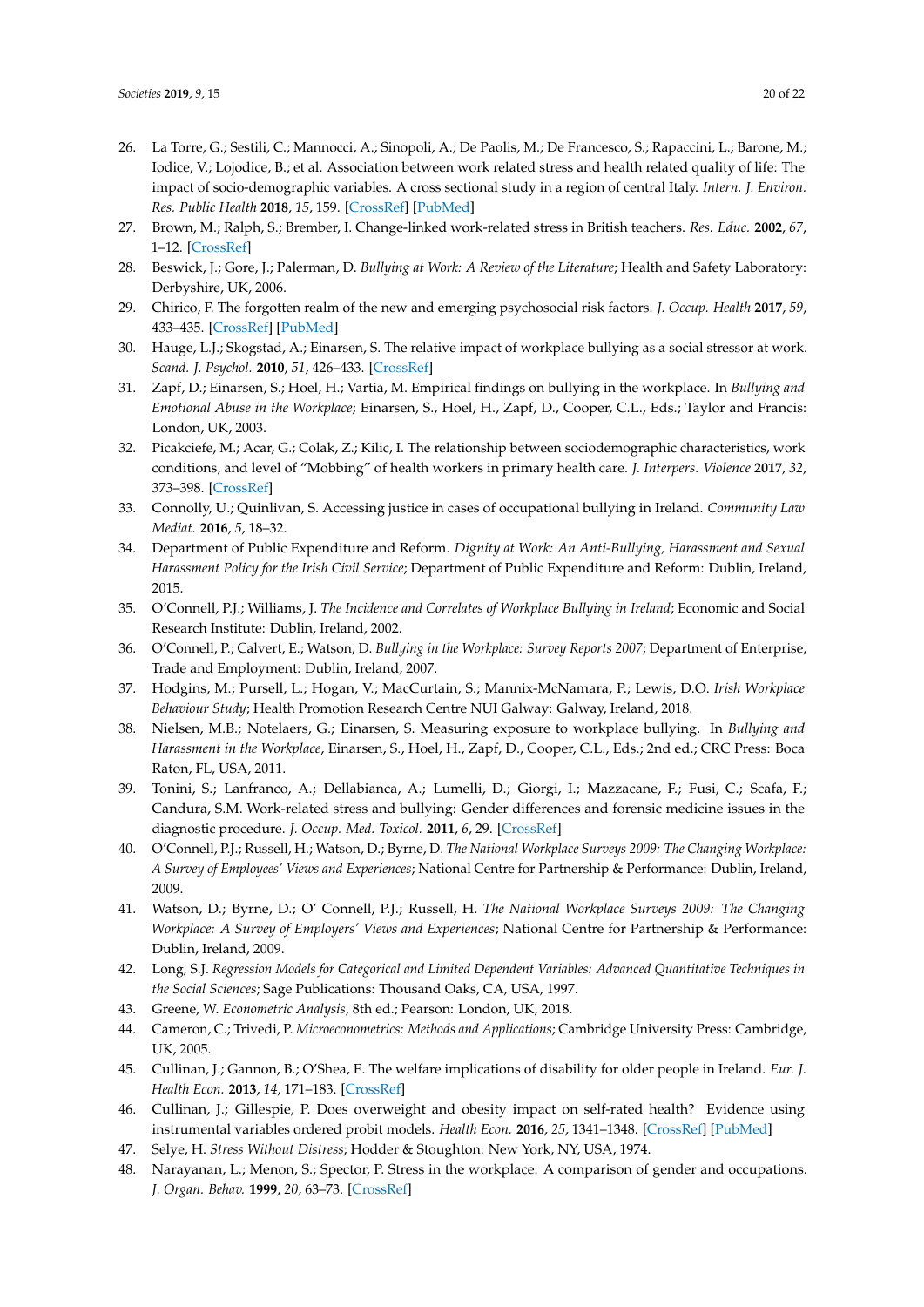- <span id="page-20-0"></span>49. Skakon, J.; Nielsen, K.; Borg, V.; Guzman, J. Are leaders' well-being, behaviours and style associated with the affectivewell-being of their employees? A systematic review of three decades of research. *Work Stress* **2010**, *24*, 107–139. [\[CrossRef\]](http://dx.doi.org/10.1080/02678373.2010.495262)
- <span id="page-20-1"></span>50. Kuoppala, J.; Lamminpää, A.; Liira, J.; Vainio, H. Leadership, job well-being, and health effects - a systematic review and a meta-analysis. *J. Occup. Environ. Med.* **2008**, *50*, 904–915. [\[CrossRef\]](http://dx.doi.org/10.1097/JOM.0b013e31817e918d) [\[PubMed\]](http://www.ncbi.nlm.nih.gov/pubmed/18695449)
- <span id="page-20-2"></span>51. Thompson, B.M.; Cavallaro, L. Gender, work-based support and family outcomes. *Stress Health* **2007**, *23*, 73–85. [\[CrossRef\]](http://dx.doi.org/10.1002/smi.1122)
- <span id="page-20-3"></span>52. Belle, D. Gender differences in the social moderators of stress. In *Gender and Stress*; Barnett, R.C., Biener, L., Baruch, G.K., Eds.; Free Press: New York, NY, USA, 1987.
- <span id="page-20-4"></span>53. Cohen, S.; Wills, T.A. Stress, social support, and the buffering hypothesis. *Psychol. Bull.* **1985**, *98*, 310–357. [\[CrossRef\]](http://dx.doi.org/10.1037/0033-2909.98.2.310)
- <span id="page-20-5"></span>54. Pines, A.M.; Zaidman, N. Gender, culture, and social support: A male-female, Israeli Jewish-Arab comparison. *Sex Roles* **2003**, *49*, 571–586. [\[CrossRef\]](http://dx.doi.org/10.1023/B:SERS.0000003128.99279.94)
- <span id="page-20-6"></span>55. Expert Advisory Group on Workplace Bullying. *Report of the Expert Advisory Group on Workplace Bullying*; Stationery Office: Dublin, Ireland, 2004.
- <span id="page-20-7"></span>56. Vartia, M.A.L. Consequences of workplace bullying with respect to the well-being of its targets and the observers of bullying. *Scand. J. Work Environ. Health* **2001**, *27*, 63–69. [\[CrossRef\]](http://dx.doi.org/10.5271/sjweh.588)
- <span id="page-20-8"></span>57. The Equality Authority. *Code of Practice on Sexual Harassment and Harassment at Work*; The Equality Authority: Dublin, Ireland, 2009.
- <span id="page-20-9"></span>58. Sullivan, K. Bullying in the Irish workplace: A cause for concern. In *Indirect and Direct Aggression*; Österman, K., Ed.; Peter Lang Publishing: Frankfurt am Main, France; Berlin, German; Bern, Bruxelles, Switzerland; New York, NY, USA; Oxford, UK; Vienna, Austria, 2010.
- <span id="page-20-10"></span>59. Vartia, M.; Leka, S. Interventions for the prevention and management of bullying at work. In *Bullying and Harassment in the Workplace*; Einarsen, S., Hoel, H., Zapf, D., Cooper, C.L., Eds.; Taylor and Francis: London, UK, 2011.
- <span id="page-20-11"></span>60. Salin, D. Organisational responses to workplace harassment: An exploratory study. *Pers. Rev.* **2008**, *38*, 26–44. [\[CrossRef\]](http://dx.doi.org/10.1108/00483480910920697)
- <span id="page-20-12"></span>61. Cowan, R.L. "Yes, we have an anti-bullying policy, but . . . :" hr professionals' understandings and experiences with workplace bullying policy. *Commun. Stud.* **2011**, *62*, 307–327. [\[CrossRef\]](http://dx.doi.org/10.1080/10510974.2011.553763)
- <span id="page-20-13"></span>62. Campbell, M.; Fitzpatrick, R.; Haines, A.; Kinmonth, A.L.; Sandercock, P.; Spiegelhalter, D.; Tyrer, P. Framework for design and evaluation of complex interventions to improve health. *BMJ* **2000**, *321*, 694. [\[CrossRef\]](http://dx.doi.org/10.1136/bmj.321.7262.694) [\[PubMed\]](http://www.ncbi.nlm.nih.gov/pubmed/10987780)
- <span id="page-20-14"></span>63. Hanrahan, M.; Leiter, M.P. Workplace mistreatment: Recent developments in theory, research and interventions. In *Work and Wellbeing: Wellbeing a Complete Reference Guide*; Chen, P.Y., Cooper, C.L., Eds.; John Wiley & Sons: West Sussex, UK, 2014; Volume 3.
- <span id="page-20-15"></span>64. Lamontagne, AD.; Keegel, T.; Louie, A.M.; Ostry, A.; Landsbergis, P.A. A systematic review of the job-stress intervention evaluation literature, 1990-2005. *Int. J. Occup. Environ. Health* **2007**, *13*, 268–80. [\[CrossRef\]](http://dx.doi.org/10.1179/oeh.2007.13.3.268)
- <span id="page-20-16"></span>65. Public Health England. Interventions to prevent burnout in high risk individuals evidence review. 2016. Available online: [https://assets.publishing.service.gov.uk/government/uploads/system/uploads/](https://assets.publishing.service.gov.uk/government/uploads/system/uploads/attachment_data/file/506777/25022016_Burnout_Rapid_Review_2015709.pdf) [attachment\\_data/file/506777/25022016\\_Burnout\\_Rapid\\_Review\\_2015709.pdf](https://assets.publishing.service.gov.uk/government/uploads/system/uploads/attachment_data/file/506777/25022016_Burnout_Rapid_Review_2015709.pdf) (accessed on 8 February 2019).
- <span id="page-20-17"></span>66. Hodgins, M.; Mac Curtain, S.; Mannix McNamara, P. Workplace bullying and incivility: A systematic review of interventions. *Intern. J. Workplace Health Manag.* **2014**, *7*, 54–72. [\[CrossRef\]](http://dx.doi.org/10.1108/IJWHM-08-2013-0030)
- <span id="page-20-18"></span>67. Escartin, J. Insights into workplace bullying: Psychosocial drivers and effective interventions. *Psychol. Res. Behav. Manag.* **2016**, *9*, 157–169. [\[CrossRef\]](http://dx.doi.org/10.2147/PRBM.S91211) [\[PubMed\]](http://www.ncbi.nlm.nih.gov/pubmed/27382343)
- <span id="page-20-19"></span>68. Lippel, K. The law of workplace bullying: An international overview. *Comp. Labor Law Policy J.* **2010**, *32*, 1.
- <span id="page-20-20"></span>69. Nielsen, M.B.; Matthiesen, S.B.; Einarsen, S. The impact of methodological moderators on prevalence rates of workplace bullying. A meta-analysis. *J. Occup. Organ. Psychol.* **2010**, *83*, 955–979. [\[CrossRef\]](http://dx.doi.org/10.1348/096317909X481256)
- <span id="page-20-21"></span>70. Watson, S.; Goh, Y.W.; Sawang, S. Gender influences on the work-related stress-coping process. *J. Indivd. Differ.* **2011**, *32*, 39–46. [\[CrossRef\]](http://dx.doi.org/10.1027/1614-0001/a000033)